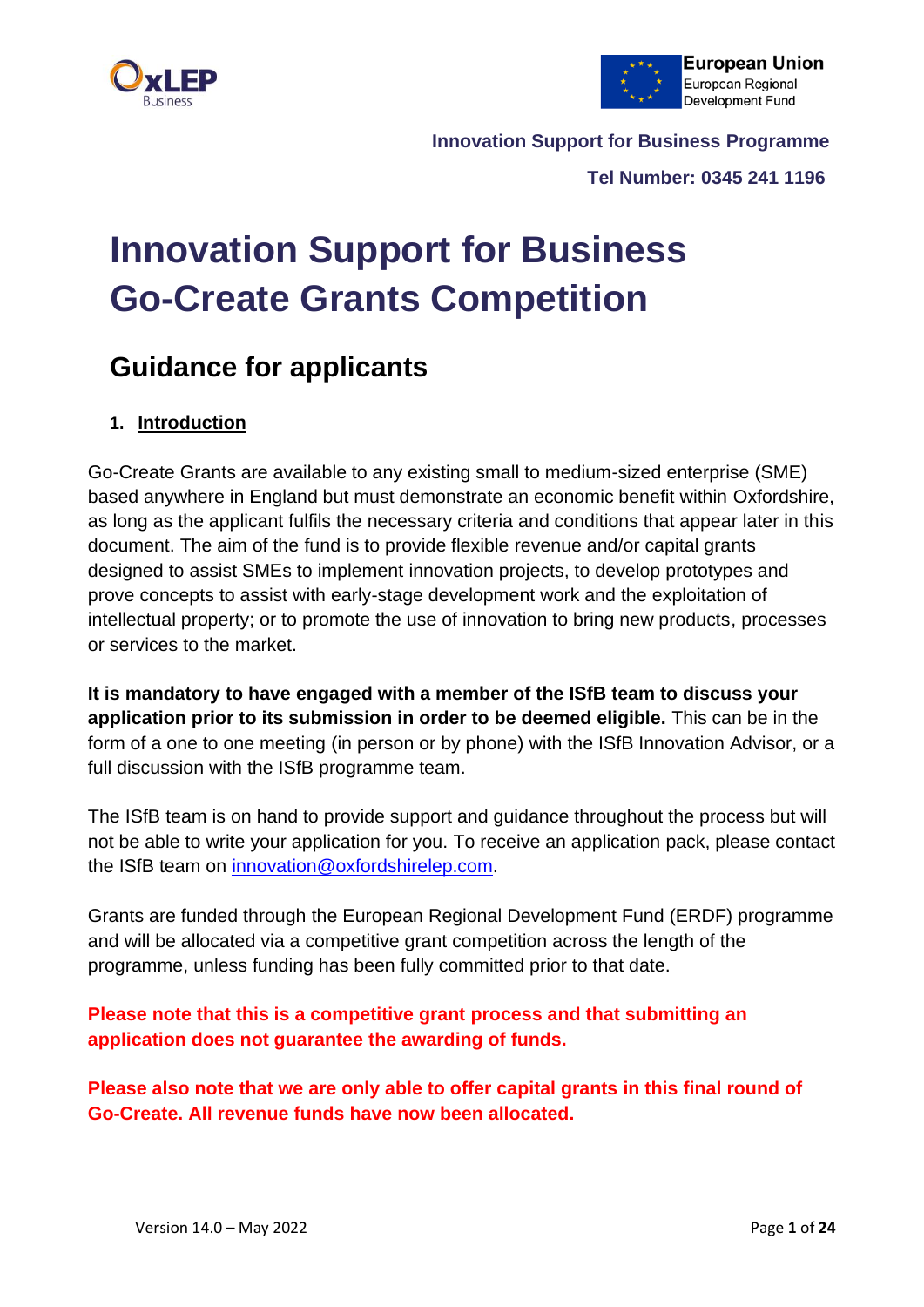



#### **Tel Number: 0345 241 1196**

Applications must be submitted by 12:00pm midday on the closing date for this round Monday 23rd May. Applications received after the cut-off will not be accepted. We aim to let applicants know within 21 days of the closing date of whether or not their application has been successful. You will be advised as early as possible if there is likely to be a delay.

Timetable for applications:

| <b>Cut-off date</b>                          | <b>Notified by</b>        |
|----------------------------------------------|---------------------------|
| $\vert$ 23 <sup>rd</sup> May 2022, 12 midday | 8 <sup>th</sup> June 2022 |

# **Please contact the ISfB team on 0345 241 1196 or** [innovation@oxfordshirelep.com](mailto:innovation@oxfordshirelep.com) **with queries or for more information.**

#### **2. What's available?**

Capital grants of at least £15,000 are available for innovation projects of at least £20,000 total costs. We anticipate that the maximum value of any individual grant will be £50,000.

Applications must be matched on at least a 1:3 basis (i.e. maximum 75% grant against your total costs with the other 25% being your match).

For example: To receive a capital grant of £30,000 you must spend a total of £40,000.

Applications may be viewed more favourably if they offer the following outcomes:

- New co-operation with research institutions
- Introduction of new to the market products
- Introduction of new to the firm products
- Employment increase in the applicant enterprise

Applicants should only offer these outcomes where they are **possible and realistic**.

Applicants can apply for capital grants only in this final round of Go-Create. All revenue funds have now been allocated. Capital expenditure includes items of £5,000 and above for the production and creation of assets (including asset purchases and equipment). Items up to a value of £4,999 are considered revenue expenditure (mobile assets) and are not therefore eligible. Items above £5,000 are fixed assets.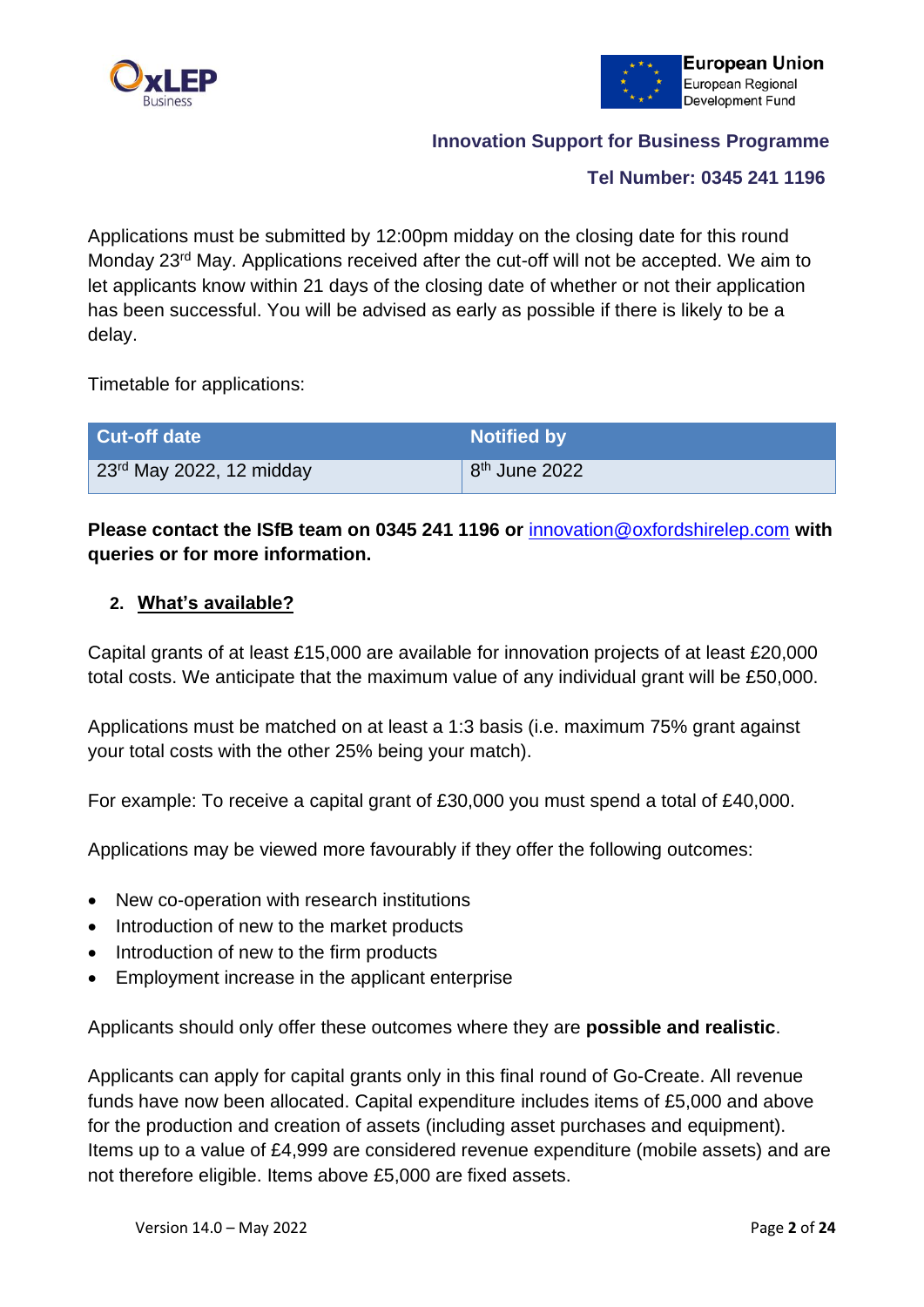



#### **Tel Number: 0345 241 1196**

Applicants can include multiple items however individual items must cost no more than a maximum £24,999 each to avoid applicants from having to pursue a lengthy procurement procedure before the end of July.

All assets (mobile or fixed) costing £1,000 or above will need to be entered onto the ISfB Project Asset Register and details such as their serial number, value, deprecation, image of the item in situ, etc., will need to be provided. These items cannot be disposed of until they have depreciated and must be used for the purpose for which they were purchased up to that point.

Please note that evidence of match funding will need to be included with the application. Grant projects will be paid in arrears, so applicants must be comfortable that they can cash flow the innovation project pending reimbursement. We will accept multiple claims from grant projects where required. There is no set length for Go-Create Grant innovation projects. Typically most projects will be complete within six months. However, in this final round, due to the limited timescales remaining, all activity and expenditure must be achieved, reported and **evidenced by 31st July 2022**. We are unable to accept any expenditure beyond the end of July.

All Go-Create grant are awarded on the basis of *De Minimis* State Aid and are subject to your *De Minimis* limit not being exceeded. **If** a company has already received €200,000 of State Aid within a three-year fiscal period, it is ineligible to receive further financial support within that three-year period.

There is no upper limit for grants, however we consider it unlikely that any grants will exceed £50,000. In any case, the *De Minimis* State Aid thresholds described above must be complied with.

# **3. Eligibility**

Please refer to the Eligibility Scope Matrix below for full details of eligible and non-eligible projects.

#### **Eligible projects**

Examples of what the grant **can** support

Specialist consultancy, projects, equipment and/or support related to: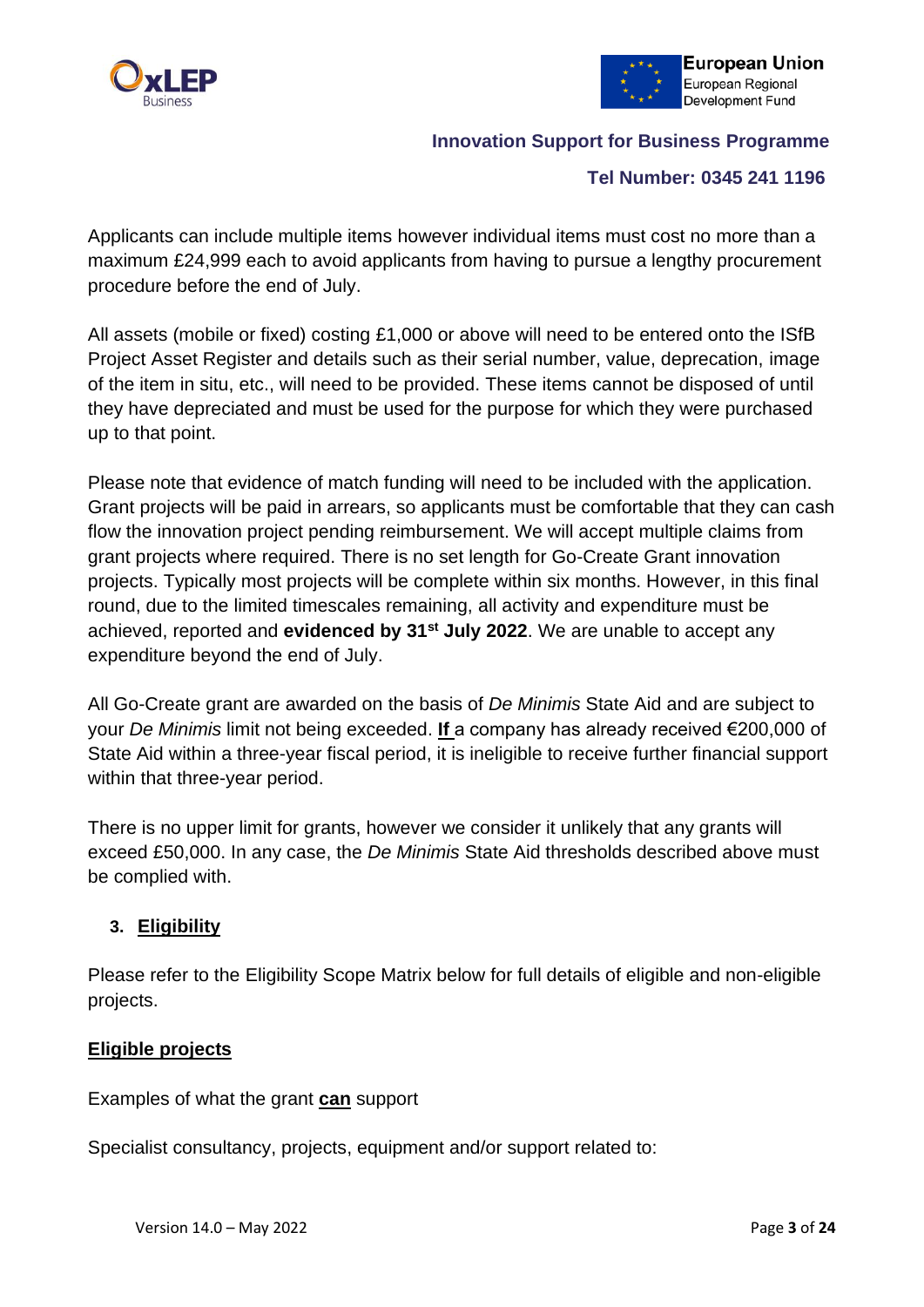



#### **Tel Number: 0345 241 1196**

# Investment in product and service development

- Implementing findings of the planning process, such as in areas of new product/service development, manufacturing and design
- Developing alternative uses and markets for waste products
- Implementing the results of industrial research, including the creation of pre-production prototypes

#### Technological and applied research

- Research and development, including specialised consultancy
- Collaborating with universities and colleges, and sourcing facilities, equipment and expertise to solve technical problems and develop further innovation
- Researching the development of new products or technologies, or significant improvements to existing ones

#### Developing pilot lines

- Implementing findings of the planning process, such as in areas of new product development, manufacturing and design
- Investigating the technological and commercial viability of transforming innovative ideas into new products, processes and technologies

#### Supporting advanced manufacturing capabilities

• Accessing equipment or services that support a technology 'step-change' for the business

#### First production

Services to provide additional production capacity to exploit innovation

Investment of £5,000 or more in assets or equipment that facilitate the development of your innovation:

- Plant, equipment and machinery acquisition;
- Diversification of the output of an establishment into new additional products/services;
- A fundamental change to the overall production process of an existing establishment.

#### **Ineligible projects**

Examples of what the grant **cannot** support:

• VAT payments (other than project costs where VAT cannot be recovered from HMRC or for non-VAT registered businesses)

Version 14.0 – May 2022 Page **4** of **24**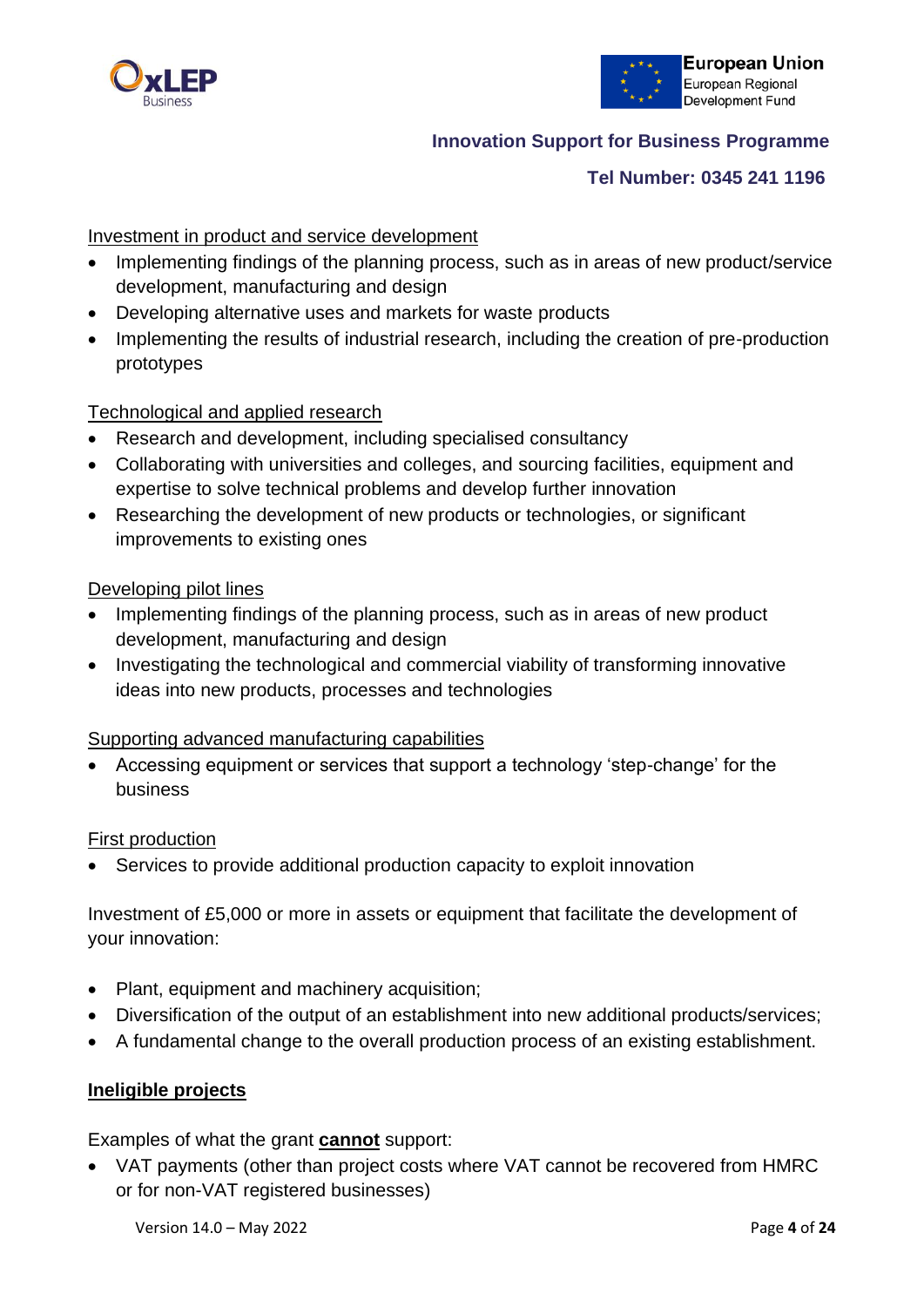



# **Tel Number: 0345 241 1196**

- Paying off debts or refinancing
- Purchase of land or buildings or financial investments
- Repairs to equipment or buildings
- Preventative and remedial maintenance of assets or equipment
- Training, including in the use of assets and equipment
- Purchasing of vehicles
- Salaries and travel and subsistence costs
- Any statutory or legislative obligations, duties or requirements
- Hire purchases and/or asset finance arrangements
- Routine expenditure relating to new employees (e.g. office furniture, ICT and training)
- "Like-for-like" replacement of obsolete equipment with little or no added value
- Duplication of existing provision or activity which would contradict, duplicate or undermine HM Government domestic initiatives

#### **Ineligible sectors**

A number of sectors are ineligible for grant support under *De Minimis*. These are:

- Fishery and aquaculture sectors
- Primary production, processing and marketing of agricultural products
- Road Freight
- Services of general economic interest
- Export related activities and activities favouring domestic over imported goods

A number of additional sectors are ineligible for grant support under ERDF. These are:

- Coal, steel and shipbuilding sectors
- The synthetic fibres sector
- Generalised (school age) education
- Banking and insurance companies
- Retail businesses (ineligible for capital expenditure only)
- Social Care Services & Social Welfare (hospitals, housing associations, sports facilities)
- Child-minding facilities

# **4. VAT**

VAT is potentially an eligible cost for Go-Create grant projects, however this will vary on a case by case basis and OxLEP cannot give VAT advice to applicants.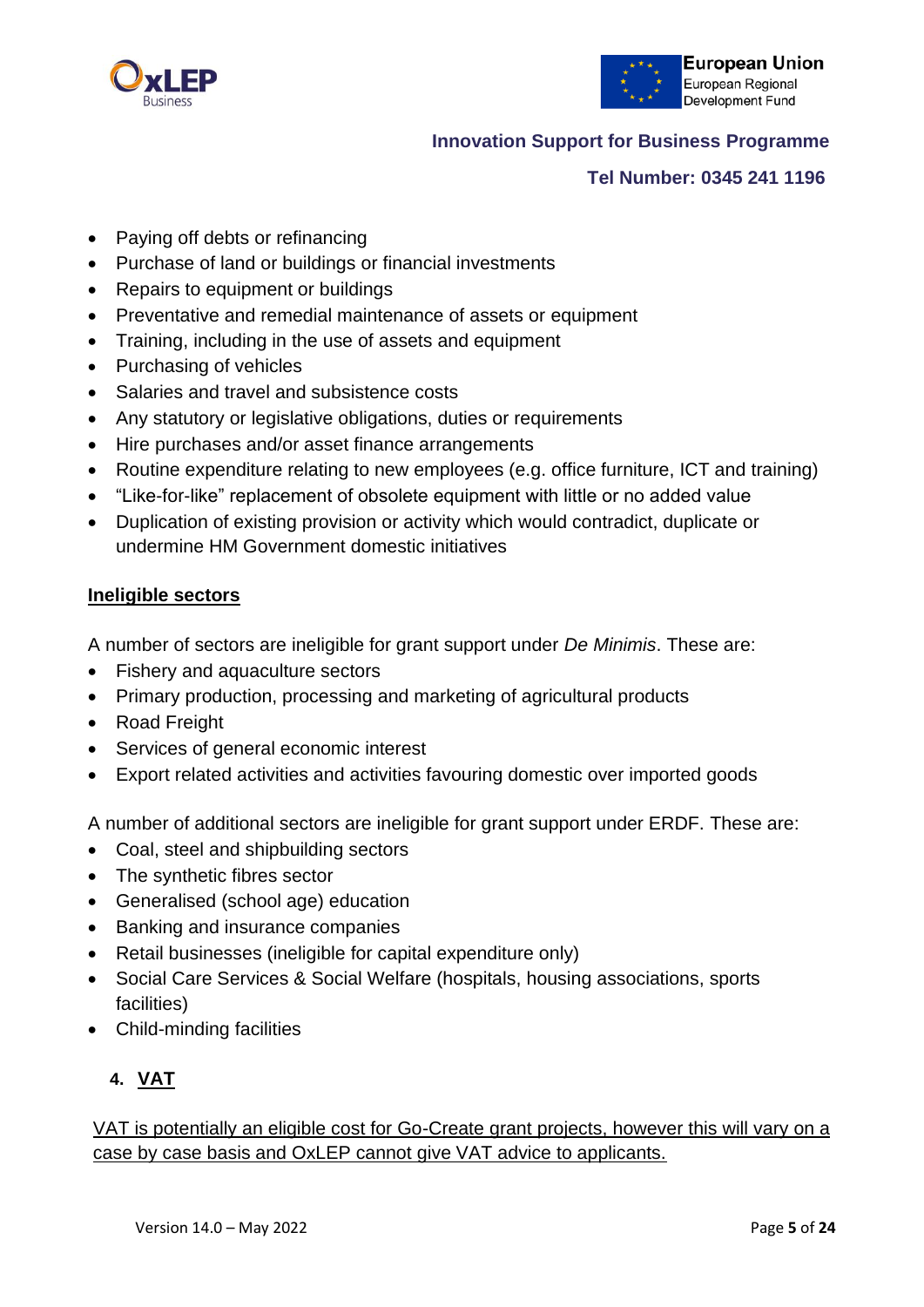



# **Tel Number: 0345 241 1196**

Your total project costs can include VAT if you are not VAT registered or if you are unable to recover VAT from HMRC; however if you are VAT registered and can recover VAT from HMRC, you will not be able to also recover the VAT through the grant.

We recommended that you seek VAT advice if you are unsure of the treatment of VAT in your grant application as it is your responsibility to ensure that VAT is treated correctly. Incorrect VAT treatment could lead to penalties from HMRC and you having to repay the VAT element of the grant that should not have been claimed.

If you do not include eligible VAT at the time of applying, the grant will be awarded based on net costs and VAT cannot be claimed.

# **5. Procurement**

# **Please read this section carefully.**

A condition of ERDF is that you are required to demonstrate that you are procuring products or services for your innovation project in line with EU Procurement regulations as follows:

- For individual purchases/procurement activities of up to £24,999 (total value excluding VAT), you must provide 3 written quotations per individual item to be purchased. You are not obliged to accept the lowest quotation received, but a written explanation of the rationale behind any such decision will be required which demonstrates the supplier's experience and/or value for money.
- For smaller or generic goods/services, it is acceptable to use print-outs from websites. Please complete the Procurements table in Section D: Planned Expenditure in the application form with the details of any quotations obtained.

The evidence that you need to provide for all procurement is:

• For individual purchases up to £24,999 copies of all quotations/screenshots. These must be clearly identifiable to the supplier and include the supplier name, a date, price per item to be purchased/procured, if the amount is inclusive or exclusive of VAT and (where possible) the supplier letterhead/logo.

**If you cannot demonstrate that you will assess the quotations or tenders received in accordance with EU Procurement regulations as outlined above, we will not be able to consider your grant application.**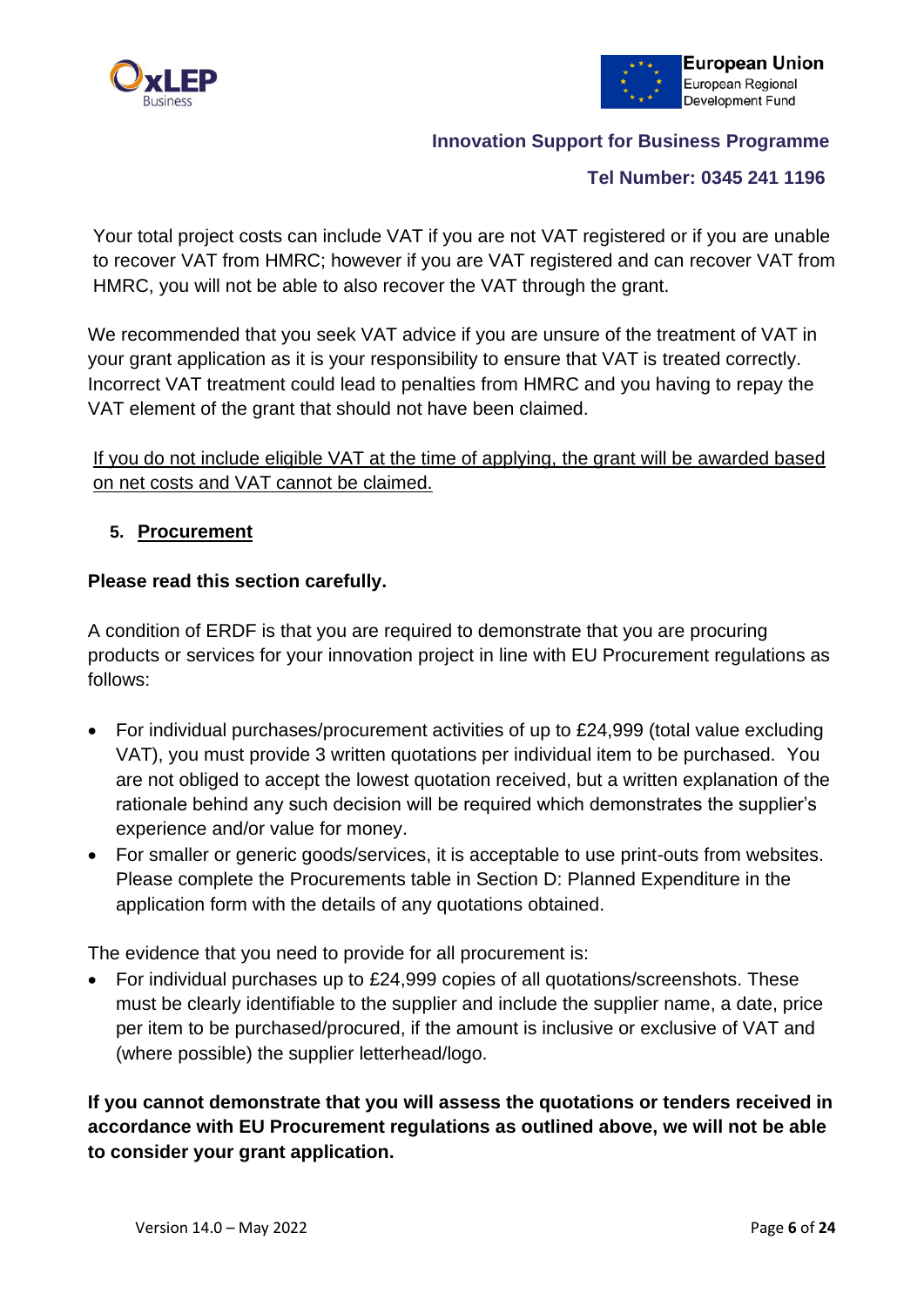



#### **Tel Number: 0345 241 1196**

# **We STRONGLY advise you to speak with a member of the ISfB team for help if you have any questions regarding this section before submitting your application.**

#### **Decision-making process**

All applications in this final round of Go-Create must be submitted by a cut -off of 12:00pm midday on the closing date Monday 23<sup>rd</sup> May. Applications received after the cut-off will not be accepted. We aim to let applicants know within 21 days of the closing date of whether or not their application has been successful. You will be advised as early as possible if there is likely to be a delay.

As soon as your application is received the ISfB team will send an email to confirm that the documentation has been received.

Please note that in the current exceptional circumstances (COVID-19) we can accept **email applications only** together with any supporting documentation. Applicants are asked to retain a hard copy to provide to OxLEP on a later date when contacted to do so by the ISfB team.

There will be an initial basic eligibility check on all applications, e.g. whether quotes, accounts, etc., have been provided.

All eligible applications will be assessed by the Go-Create grant review panel, which will assess your grant application against the grant criteria and the other applications received. The panel has the right to refuse grant assistance or decide on the percentage of grant awarded against eligible expenditure.

Membership of the grant review panel is drawn from across the business support architecture of the OxLEP area. Membership is kept confidential to avoid the risk of applicants attempting to contact the members to influence their decision, either before or after a panel meeting. Any applicant found to have attempted to unduly influence a panel member by contacting them to discuss an application will be disqualified from the process. It is crucial to ensure that grants are given in a fair and transparent way and that no applicant has an advantage over any other.

The final grant award decision is made by a senior member of the OxLEP Business team and considers the panel's recommendations. This decision is final.

You will receive email confirmation of the decision from the ISfB team within 21 days of the Friday closing date to which you submitted your application form. You will be advised as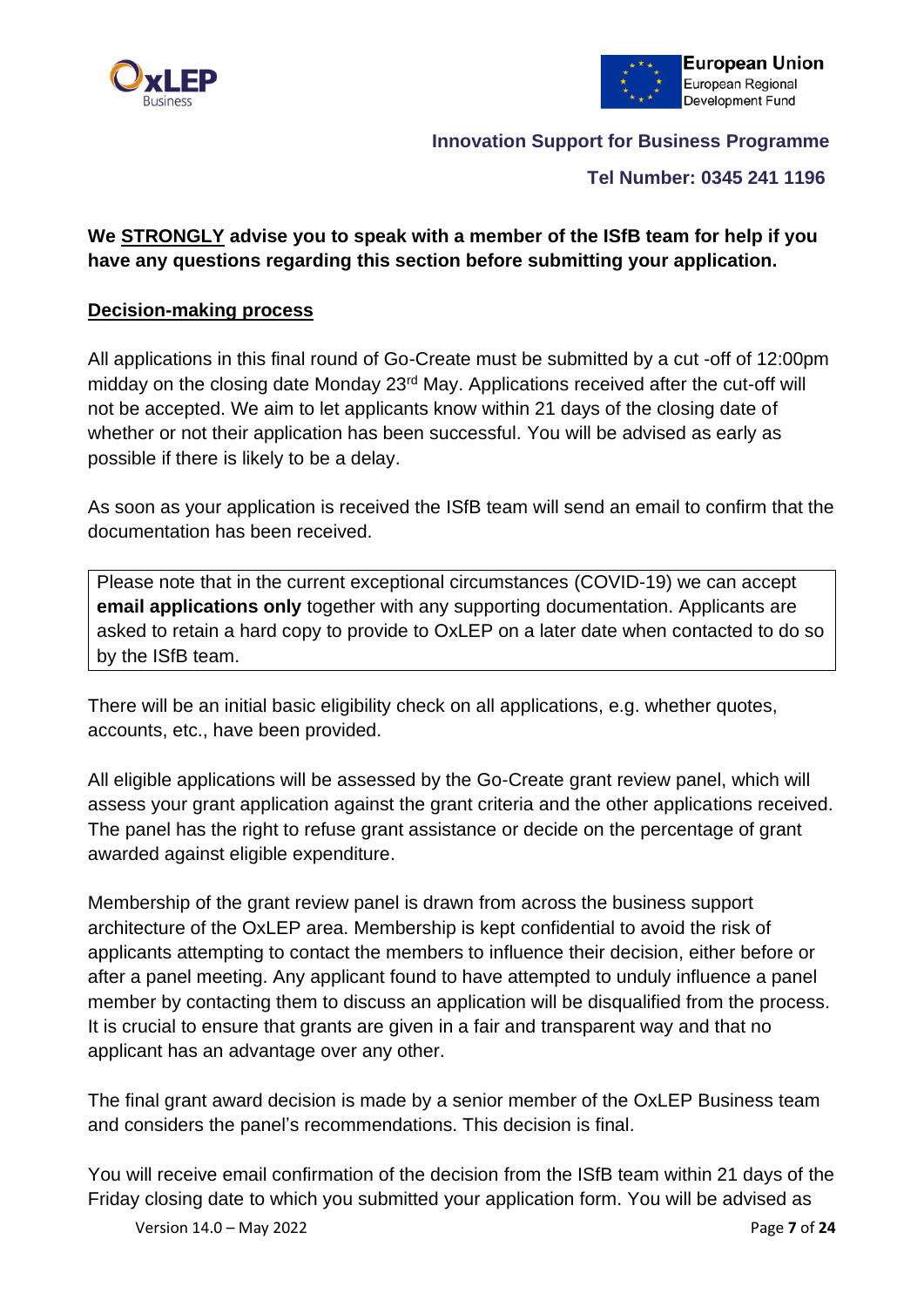



#### **Tel Number: 0345 241 1196**

early as possible if there is likely to be a delay. You will be invited to attend a meeting with the ISfB team within two weeks of this confirmation to discuss your grant offer and answer any additional questions you may have. We will not issue a formal Grant Offer Letter until this meeting has taken place. **Any expenditure incurred before receipt of the formal offer letter is deemed to be ineligible expenditure for grant assistance**.

The details of Go-Create Grant awards will be outlined in the Grant Offer Letter to successful applicants and will include any grant conditions. You may not be awarded the full Go-Create grant you have requested in your application and/or you may need to satisfy certain conditions to unlock the all the grant funding you have been provisionally allocated. All unsuccessful Go-Create Grant applicants will be given feedback.

The Go-Create Grants have limited availability and applications will be assessed on the following criteria:

Gateway criteria (which will be reviewed as per your ISfB application form):

- Eligible to receive ERDF grant as an SME?
- Compliant with *De Minimis* requirements?
- Compliant with procurement rules?
- Proposing an innovation project?

Scoring criteria (out of 100):

| <b>Criteria</b>     | <b>Description</b>                  | <b>Scoring</b> |           |
|---------------------|-------------------------------------|----------------|-----------|
| Level of innovation | How innovative is the proposed      | High           | $15 - 20$ |
|                     | innovation?                         | Medium         | $7 - 14$  |
|                     | Is the proposed innovation entirely | Low            | $0-6$     |
|                     | new or an incremental innovation?   |                |           |
|                     | To what extent does the innovation  |                |           |
|                     | represent a new approach to a       |                |           |
|                     | need?                               |                |           |
|                     | How does the innovation compare     |                |           |
|                     | to other competing solutions /      |                |           |
|                     | technologies?                       |                |           |
| Impact on the       | What is the potential impact of the | High           | $15 - 20$ |
| applicant SME       | innovation on the applicant SME?    | Medium         | $7 - 14$  |
|                     | To what extent will the             | Low            | $0-6$     |
|                     | development of the innovation       |                |           |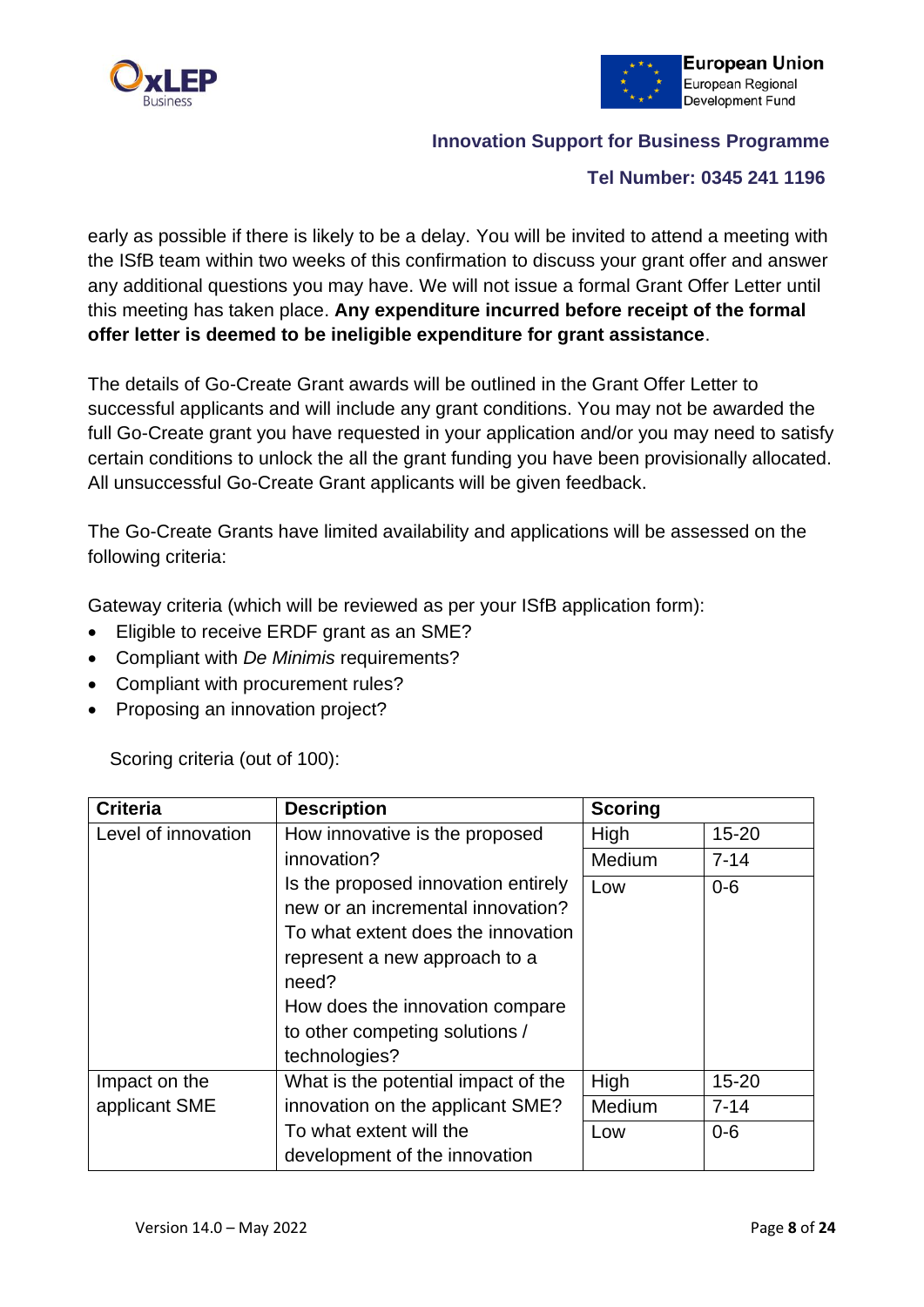



# **Tel Number: 0345 241 1196**

|                    | accelerate the growth of the            |              |           |
|--------------------|-----------------------------------------|--------------|-----------|
|                    | applicant?                              |              |           |
|                    | What are the short, medium and          |              |           |
|                    | long-term benefits to the               |              |           |
|                    | applicant?                              |              |           |
| Impact on the      | What is the potential impact of the     | High         | $15 - 20$ |
| economy            | innovation on the economy?              | Medium       | $7 - 14$  |
|                    | What will be the impact on the          | Low          | $0 - 6$   |
|                    | Oxfordshire economy?                    |              |           |
|                    | What are the short, medium and          |              |           |
|                    | long-term benefits to the               |              |           |
|                    | economy?                                |              |           |
| Likelihood of      | What is the potential likelihood of     | All four     | 10        |
| achieving outcomes | achieving the outcomes proposed?        | deliverables |           |
|                    | Co-operation with research              | with strong  |           |
|                    | institutions                            | chance of    |           |
|                    | Introduction of new to the<br>$\bullet$ | them being   |           |
|                    | market products                         | delivered    |           |
|                    | Introduction of new to the              | <b>Three</b> | 8         |
|                    | firm products                           | Two          | 6         |
|                    | Employment increase in the              | One          | 3         |
|                    | applicant enterprise                    | <b>None</b>  | 0         |
| Likelihood of      | What is the likelihood of the           | High         | 15-20     |
| commercialisation  | technology being commercialised         | Medium       | $7 - 14$  |
|                    | (even if too late to count against an   | Low          | $0 - 6$   |
|                    | ERDF outcome)?                          |              |           |
|                    | What is the anticipated market for      |              |           |
|                    | the innovation?                         |              |           |
| Value for money    | How far does the proposed project       | High         | 5         |
|                    | represent value for money for the       | Medium       | $3 - 4$   |
|                    | programme?                              | Low          | $0 - 2$   |
| Match funds        | Robustness of match funds?              | High         | 5         |
|                    |                                         | Medium       | $3 - 4$   |
|                    |                                         | Low          | $0 - 2$   |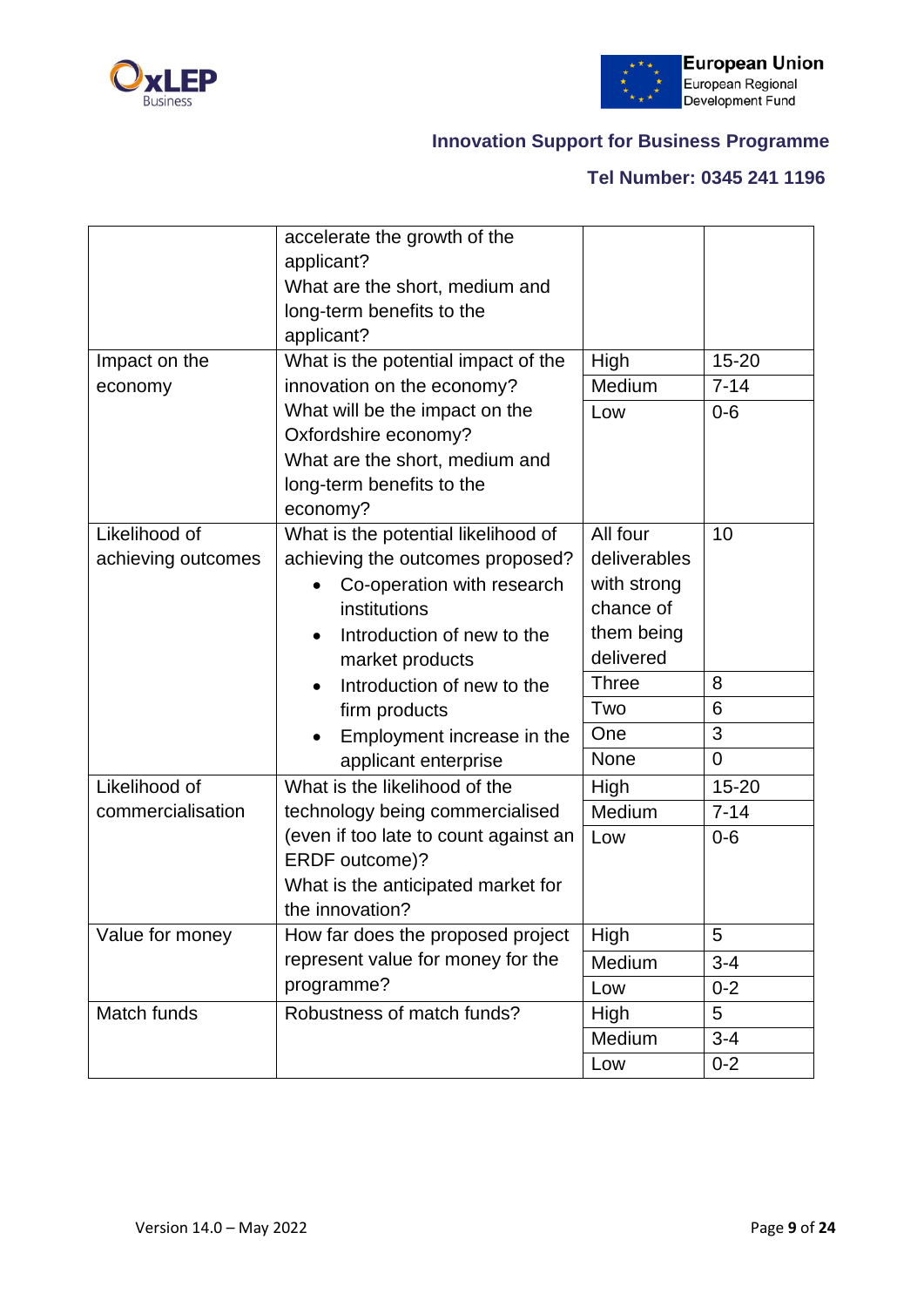



#### **Tel Number: 0345 241 1196**

# **6. Nature of grant offer**

Go-Create Grants cannot contribute to projects that are already underway. Any grant offer will be invalid if work commences prior to the date of the ISfB Grant Offer Letter. Retrospective grant applications are not permitted.

An offer of a Go-Create grant is time limited and will expire 14 days after the date the Grant Offer Letter is issued. Although the ISfB team will endeavour to follow up Grant Offer Letter which have not been returned by applicants, it is your responsibility to ensure that the Grant Offer Letter is signed and returned to the ISfB team within the deadline.

If you are able to do so please sign and scan your Grant Offer Letter for email, however if you do not have access to a scanner, an e-signature or typed signature is acceptable with a statement confirming your authority to sign on the company's behalf.

Signed letters must be received by email within 14 days of the Grant Offer Letter issue date.

Please note that in the current exceptional circumstances (COVID-19) we can accept returned Grant Offer Letters **by email only**. Applicants are asked to retain a hard copy to provide to OxLEP on a later date when contacted to do so by the ISfB team.

#### **7. Making your grant claim**

Any Go-Create grant that is approved is only for the purpose stated in the Grant Offer Letter.

Should the circumstances on which a grant application was based change**, you must contact the ISfB team to discuss before committing to making any payments**. This may include, but is not limited to, a change of expected completion date, change of supplier, change to the project value, expected project outcomes, or cancellation of the project. If you are in any doubt, please contact the ISfB team to discuss.

Grants should be claimed in line with the dates set out in Section D: Planned Expenditure - 'Spend Profile' with in your application form and no more frequently than at quarterly milestones. Please contact the ISfB team at the earliest opportunity if your project is delayed and you are unlikely to claim within the timescale of the grant offer. All extensions to grant claims will need to be agreed by the ISfB team and it must not be assumed that funds will be available if the deadline is missed.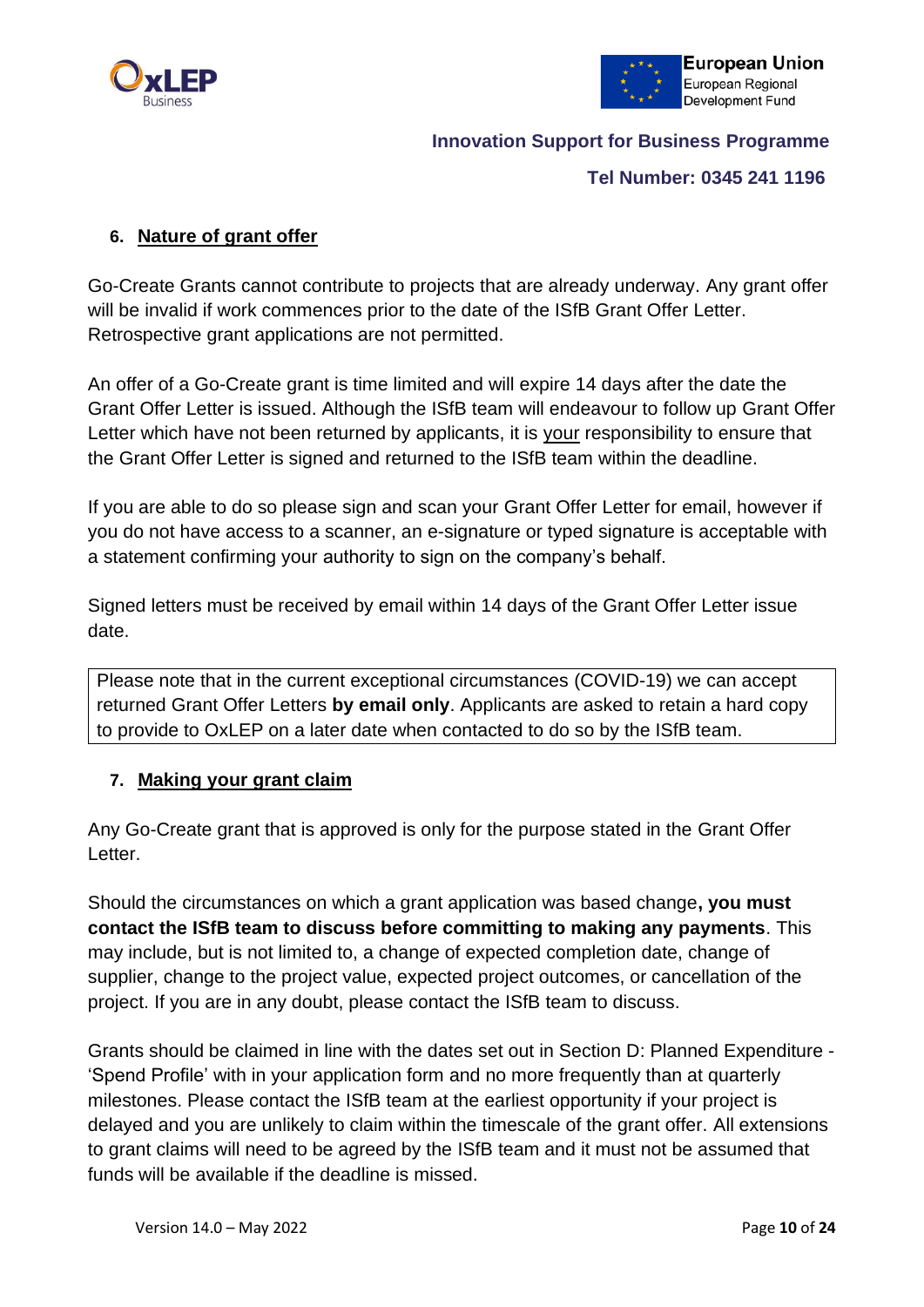



# **Tel Number: 0345 241 1196**

For all expenditure on your innovation project (regardless of whether this is grant or match funding) you will need to meet the ERDF audit trail requirements including evidence of defrayal (monies leaving your bank account).

Please note that staff costs cannot be included in your application.

- For other expenditure:
	- o Invoices/receipts
	- o Evidence of defrayal of expenditure

To claim the grant, you must provide the ISfB team with a signed Claim Form (which we will provide with your Grant Offer Letter), along with evidence of defrayal of the costs. This would include a copy of any supplier invoice(s) and proof of payment, namely a redacted business bank statement showing the relevant payment(s). If a credit card has been used, the minimum payment paid, must be at least the value of the item being claimed and we need to see evidence of this via bank statement etc. Payment of supplier invoices cannot be made by cash or contra arrangements. All bank statements and payment evidence will need to be signed, dated and labelled with the statement:

'All documents are true copies of originals'.

If you are unable to sign and scan your certified documents, electronic copies are acceptable in the current circumstances (COVID-19) together with a statement confirming your authority to certify documents on the company's behalf.

#### **If you cannot provide this evidence, we will not be able to process your grant claim**.

Funding cannot be awarded as retrospective payment for goods or services procured before a formal offer of grant has been received and accepted.

VAT should be treated in line with the Section 4 (above).

You should submit your grant claim to the ISfB team as soon as possible, however please note that claims submitted by a Tuesday will be paid by Friday in the first 3 weeks of a month, or otherwise in the next payment run, subject to compliance checks.

Although the ISfB team will endeavour to follow up a grant claim which has not been submitted, it is your responsibility to ensure that the grant claim is returned to the ISfB team within the deadline.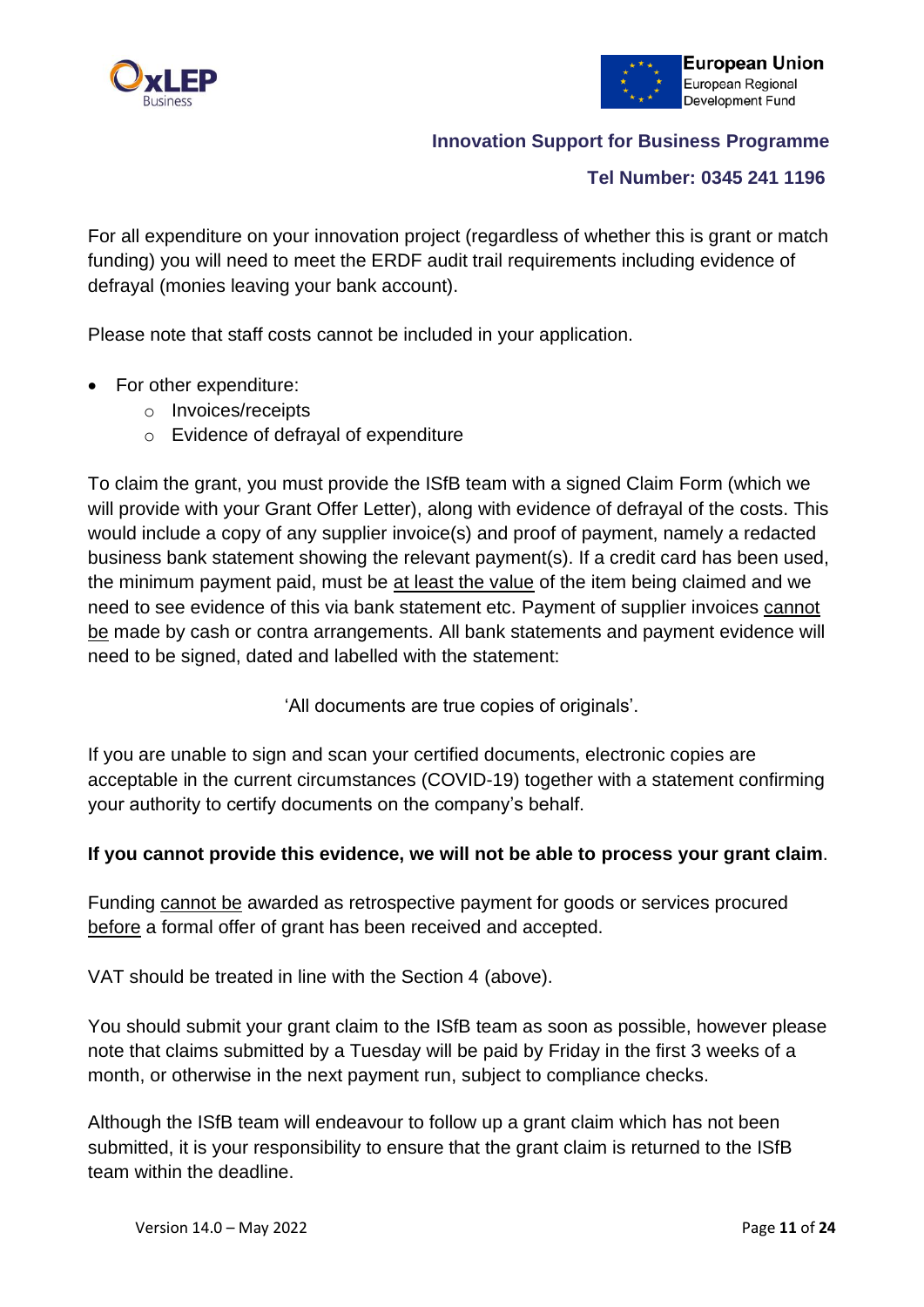



#### **Tel Number: 0345 241 1196**

#### **8. Impact deliverables**

In Section C: Costs and Deliverables of the grant application form, you will need to provide details of any Impact Deliverables (i.e. new co-operations with research institutions, new products to market or new products to the firm, employment increase) to be achieved. Once you have claimed your grant, ISfB will provide you with 'Form ISfB-04B Impact Declaration' which you must use to confirm the details of the impacts achieved. A member of the ISfB team will follow up with you if you have indicated that you will be able to achieve an impact deliverable from the support of the grant.

As you will see from the scoring matrix, applications which offer impact deliverables will score more highly than those which do not. However, you must ensure that any deliverables promised are realistic as these are commitments not aspirations and we reserve the right to claim the grant funding back from you if you do not achieve the impact deliverables.

If you experience difficulties in creating the impact deliverables as outlined in the Grant Offer Letter, please contact us at your earliest convenience so that we can understand and discuss the options in relation to the grant payment. Please note that we reserve the right to claim the grant funding back from you if you do not achieve the impact deliverables.

#### **Co-operation with research institutions**

A new co-operation with a research institution undertaken, as a result of your support from ISfB.

The co-operation:

- must have been created as a result of the activity supported by the grant
- cannot have been in place before the grant was awarded
- focuses on collaborations which are about transferring good ideas, research results and skills between the knowledge base and business to enable innovative new products and services to be developed and includes:
	- o Research collaborations and free dissemination of research
	- o Joint and long-term development of new business or services
	- o Formation of joint ventures and spin-out companies
- is intended to be long-term and sustained, and is distinct from enterprise support
- benefit must be conditional on some form of formal co-operation

Please note that you will be asked to provide a copy of the letter or other form of agreement (e.g. a memorandum of understanding (MOU) or a contract), which explains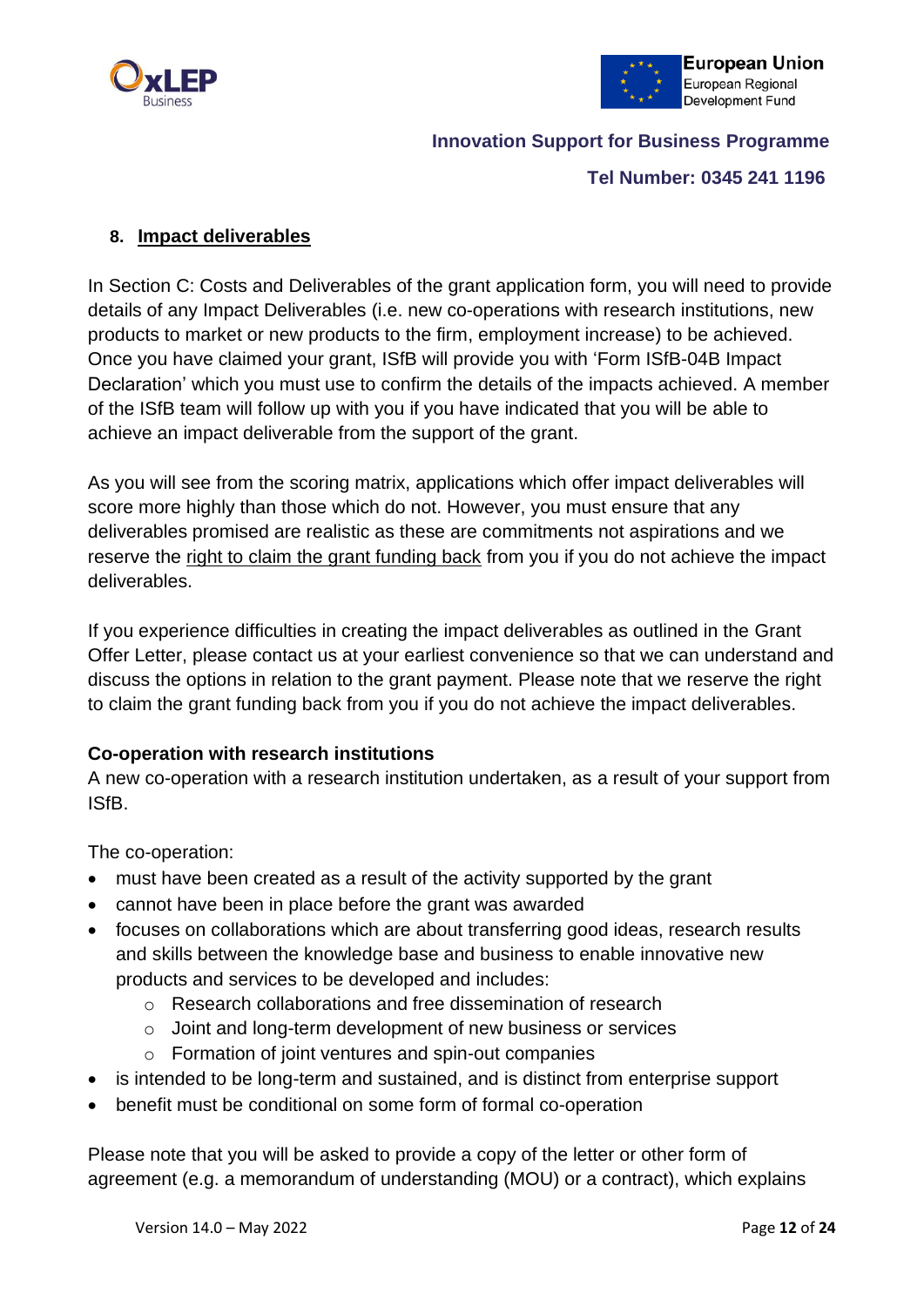



#### **Tel Number: 0345 241 1196**

what each party's role is in the collaboration, including shared objective and aims, along with evidence of outcomes during the operation.

You will also need to provide basic evidence about the research entity: i.e. name, address, including post code, evidence of primary research activity, i.e. charter. A research entity is an organisation whose primary activity is research and development (R&D).

#### **New to market products**

A new to the market product that you develop, as a result of your support from ISfB.

Support must be for an enterprise to introduce one of the following:

- Product when it is either at pre-launch or launched to the market
- Process when it has been introduced into the business
- Service when it has been introduced to the market

The indicator measures if an enterprise receives support to develop a 'new to the market' product in any of its markets. It includes process innovation, as long as the process contributes to the development of the product.

A product is new to the market if there is no other product available on a market that offers the same functionality, or the design or technology that the new product uses is fundamentally different from the design or technology of already existing products. Products can be tangible or intangible (incl. services and processes).

Supported operations that aimed to introduce new to the markets products but did not succeed are still counted.

If a product is new both to the market and to the firm, you should also be counted as supported to introduce new to the market products as well as supported to introduce new to the firm products.

Please note that you will be asked to provide a self-declaration to confirm the product/process or service is new. This should confirm the date the new product was launched and should provide further documentation to confirm details of product, which could include marketing information or literature. If product has not progressed to market, the enterprise should provide information on the status of the product.

#### **New to firm products**

A new to the firm product that you develop, as a result of your support from ISfB.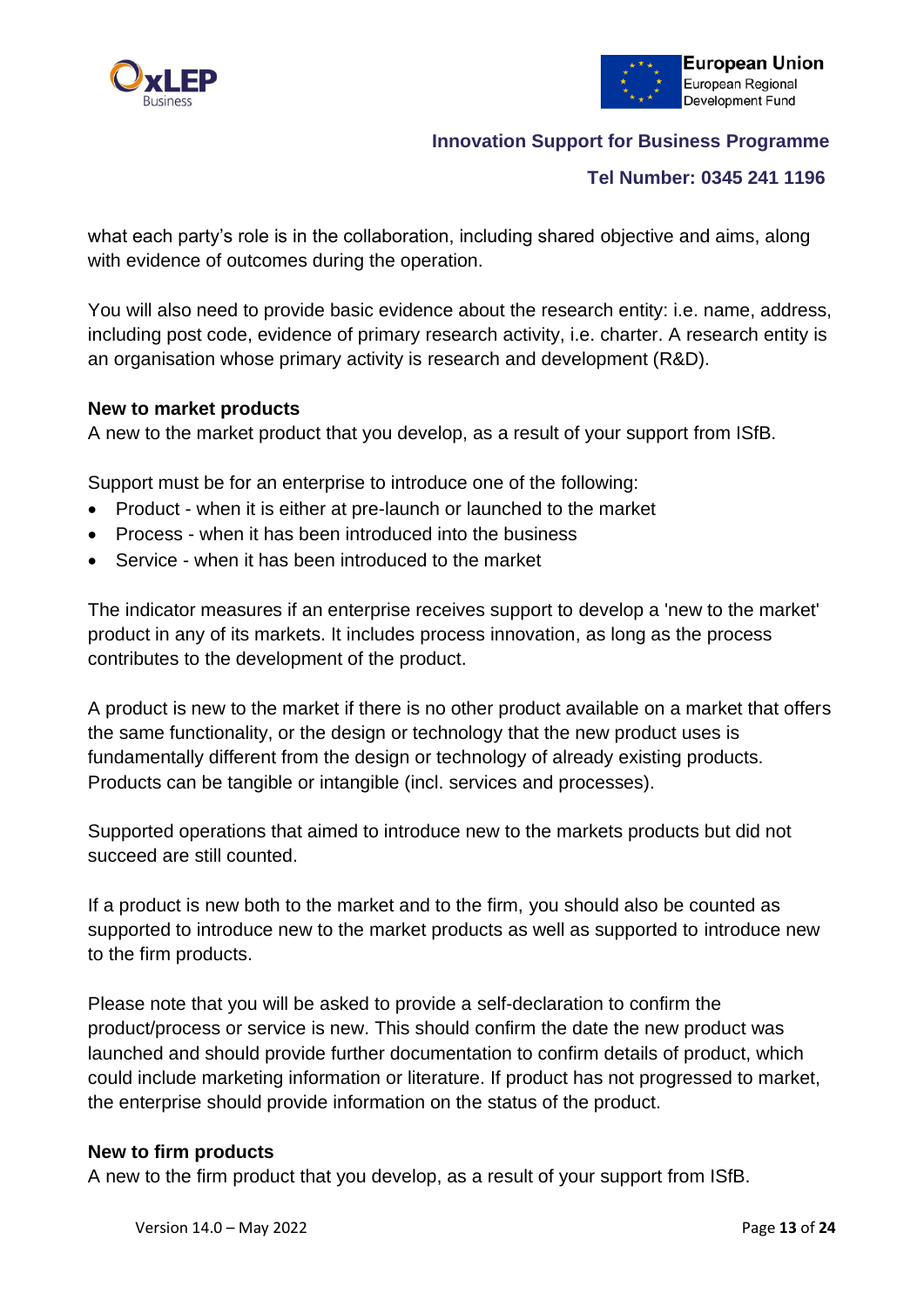



#### **Tel Number: 0345 241 1196**

The indicator measures if an enterprise is supported to develop a "new to the firm" product, including:

- Product when it is either at pre-launch or launched to the market
- Process when it has been introduced into the business
- Service when it has been introduced to the market

It includes process innovation, as long as the process contributes to the development of the product. Projects without the aim of actually developing a product are excluded. If you introduce several products or receive support for several operations, you are still counted as one enterprise. If you are in any doubt, please contact a member of the ISfB team.

A product is new to the firm if you did not produce a product with the same functionality or the production technology is fundamentally different from the technology of already produced products. Products can be tangible or intangible (including services).

Supported projects that aimed to introduce new to the firm products but did not succeed are still counted.

If a product is new both to the market and to the firm, you should be counted in both indicators.

Please note that you will be asked to provide a self-declaration to confirm the product/process or service is new. Evidence might include the date a new or improved process became operational or the date the new product or service was launched from market information or marketing literature. If product has not progressed to market, the enterprise should provide information on the status of the product.

#### **Employment Increase**

A new full time equivalent (FTE) job that you create as a result of your support from ISfB.

The job(s):

- must have been created as a result of the activity supported by the grant
- cannot have been in place before the grant was awarded
- should have an intended life expectancy of at least 12 months and be for at least 36 hours per week (part-time jobs should be reported on a pro rata basis, based on 36 hours per week full time)

Please note that you will be asked to provide a copy of the contract of employment demonstrating these criteria for audit purposes.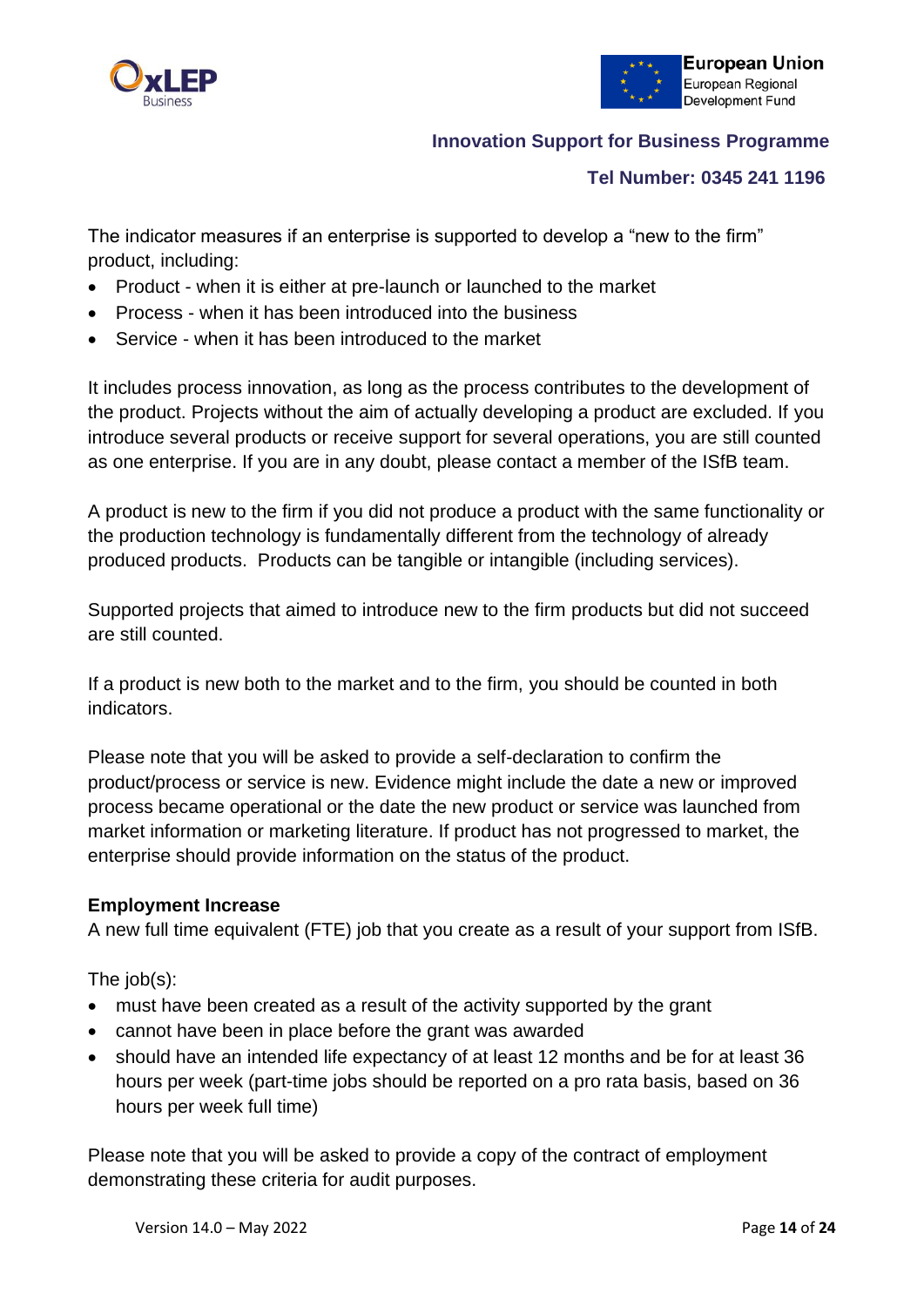



#### **Tel Number: 0345 241 1196**

You will also need to provide basic information about the gender, age, disability status and ethnicity of the job holder on the 'Form ISfB-04B Impact Declaration. This information will be treated in strict confidence.

# **9. Capital Grant Asset Register**

If your grant includes assets or equipment over £1,000, your purchase(s) will need to be entered onto the ISfB Project Asset Register that is held by OxLEP. We may visit your premises to verify the purchase(s) and record identification details.

Please be aware that if you dispose of the item(s) within 3 years of purchase, OxLEP reserves the right to reclaim a proportion of the grant.

The detailed information that will be recorded on the ISfB Project Asset Register is:

- Asset name and description;
- Serial or identification number;
- Location of the asset (including grid reference):
- Purchase price  $(E)$  (net recoverable VAT);
- Date of acquisition;
- Approved Use of Asset;
- Legal Registered Owner of Asset:
- Location of the ownership record(s);
- Method of Depreciation;
- Date of Depreciation;
- Image of the item in situ.

#### **10. Further Information**

Applications must be made on the official 'Form ISfB-02B Go-Create Grant Application'. In line with EU State Aid regulations, you must sign a *De Minimis* State Aid Declaration covering the last 3 years. This will need to include all previous aid received from all sources. This may take the form of other grants or innovation and business support received in the past. If in doubt, please talk to an appropriate member of your organisation to check the *De Minimis* State Aid your company has received to date before submitting your grant application form.

You should have already completed a *De Minimis* State Aid Form as part of your initial ISfB application form. If you have applied for or had approved any aid since your ISfB application form, you must contact the ISfB team and provide updated information to ensure that you can still qualify for a grant. Please contact the ISfB team with any queries.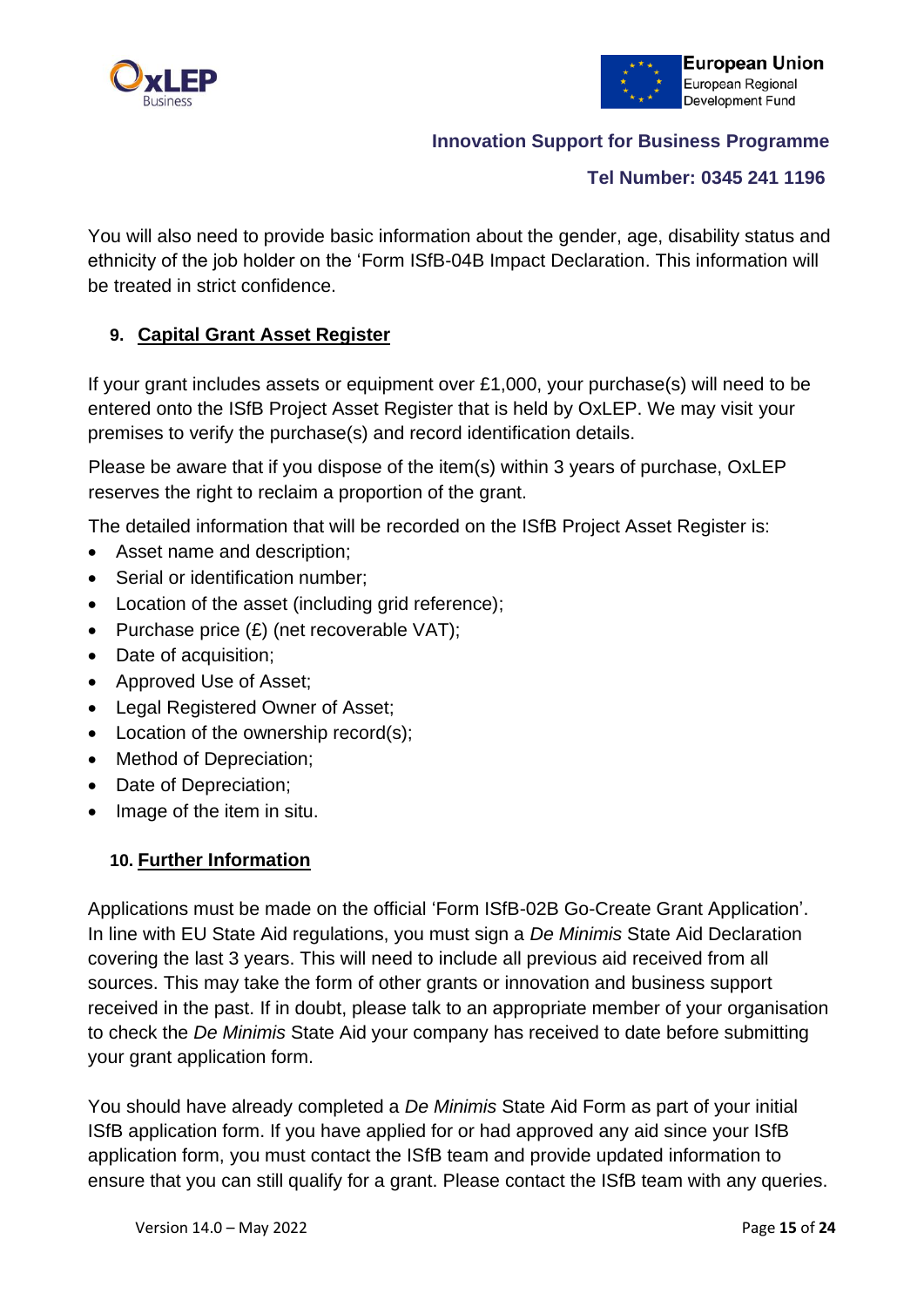



#### **Tel Number: 0345 241 1196**

You must inform us if you receive other public funding towards your project as this will have an impact of the level of grant funding that we can offer.

ISfB reserves the right to visit you to ensure the grant has been used for the purpose it was intended as stated in the application form and to inspect records to show costs have been incurred by you.

Your grant activity may also be subject to auditors from the Ministry of Housing, Communities and Local Government, ERDF and the European Court of Auditors.

# **Notes to assist with completing the Grant Application Form**

**All applications must be completed electronically and sent by email with supporting documentation to the ISfB team at [innovation@oxfordshirelep.com.](mailto:innovation@oxfordshirelep.com)** We aim to review applications on a monthly basis, based on a cut-off at 12:00pm **midday on the closing date Monday 23rd May**. Applications received after the cut-off will not be accepted. We aim to let applicants know within 21 days of the cut-off date of whether or not their application has been successful. You will be advised as early as possible if there is likely to be a delay.

As soon as your application is received the ISfB team will send an e-mail to confirm that the documentation has been received.

Please note that in the current exceptional circumstances (COVID-19) we can accept **email applications only** together with any supporting documentation. Applicants are asked to retain a hard copy to provide to OxLEP on a later date when contacted to do so by the ISfB team.

#### **Section A:**

**Key Information:** Please provide basic information about you and your company.

**Executive Summary:** Please provide a brief overview of the contents of your Go-Create Grant Application which highlights key points in your application.

**Public Summary:** Please provide a description of your proposed innovation project in laymen's terms. This will facilitate the application review process for assessors and panel members who are not experts in your field. The description of your proposed innovation project will be published in the public domain on the OxLEP website and could be used for marketing purposes.

Version 14.0 – May 2022 Page **16** of **24**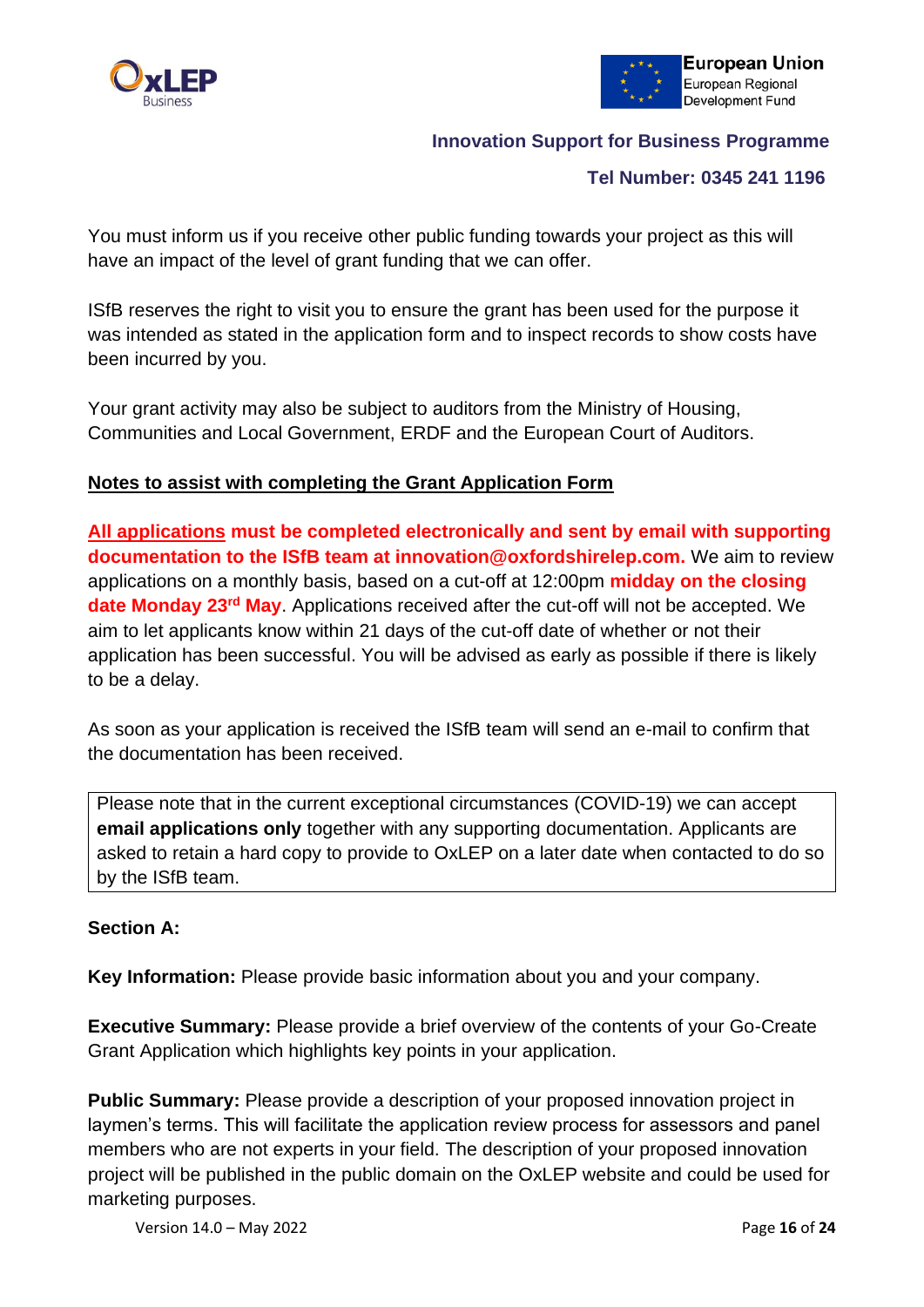



#### **Tel Number: 0345 241 1196**

#### **Section B: Your Business and Innovation**

Tell us about your business and innovation project, the history and your aims and aspirations for the future including what is the potential impact of your innovation project on your business (this might include viability, sustainability, future growth, increase in employment, new areas of investment or research activity), what is the potential impact of your innovation project on the economy and any key challenges that you have /need and any market research you have conducted.

Please quantify the results wherever possible, for example, an estimated % increase in sales, improvements in profitability or productivity or anticipated annual cost savings. Also list any other benefits.

Please explain the innovation, what it does, how it works, how it is innovative and what work has been done to date. Include comparisons to existing competing solutions and the advantages your innovation offers.

#### **Your Innovation Project**:

Please provide us with an overview of the project that you are planning and how the grant will help to develop your innovation towards a commercial product or service. Please describe how you intend to use the grant money and how you will develop your innovation towards a marketable product, service or process including an indication of the likelihood of commercialisation.

Don't be too brief. Be really clear with what you intend to use the grant funding for i.e. "to purchase research consultancy" would be deemed insufficient detail for the grant panel to seriously consider. A much better response would be to include details of how the consultancy will contribute to develop the innovation, why you need it, how it will be used in the business and how it may complement other activities that you are already conducting.

#### **Section C: Costs and Deliverables**

C1: Please provide the estimated cost of the project to which the grant will contribute (excluding VAT). Please ensure that you follow the European Union procurement requirements set out in Section 5 of the above Guidance Notes.

C2: If you are not VAT registered or are unable to recover the VAT from HMRC, you can claim VAT back. Please include VAT in the spend profile and note "INC VAT". Grants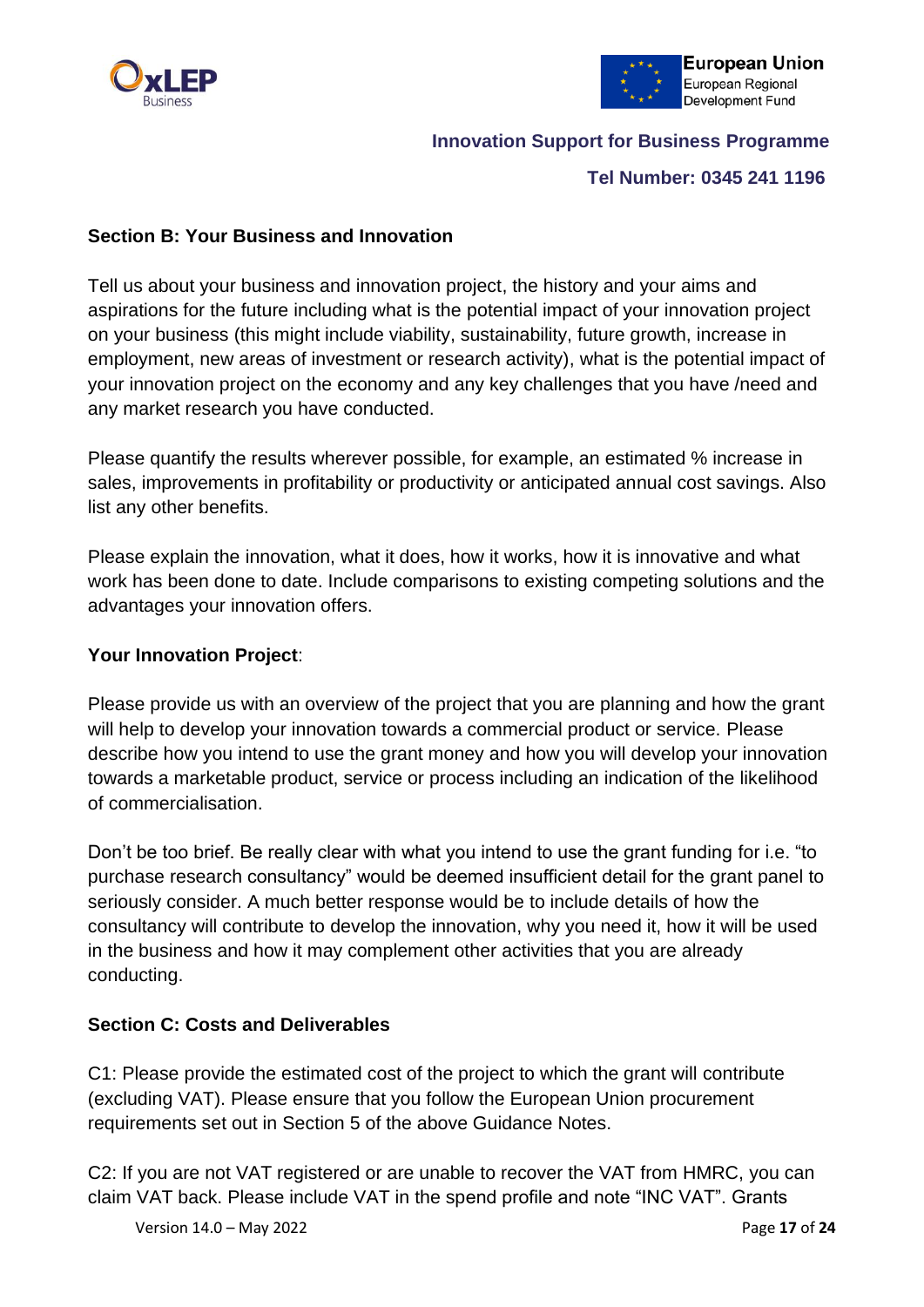



#### **Tel Number: 0345 241 1196**

cannot be increased following award to take into account VAT. Please see section 4 of the above Guidance Notes.

C3: Please state the value of the capital grant for which you are applying.

C4: Please state the percentage of the total project costs that the grant you are requesting represents. Applications in which grants are 75% or less of the total eligible expenditure will be viewed more favourably.

C5: Please state the date on which the project is due for completion.

C6: Please confirm that you have provided evidence of the match funding needed for the project, i.e. covering the non-grant element of the total project costs

C7a: Please confirm whether you have explored any alternative sources of funding other than a Go-Create grant.

C7b: If you have then please explain what these were.

Please tell us about any jobs that you intend to create as a result of this project. If you are awarded a grant, we will ask you to provide confirmation that these jobs have been created. We will also ask you to provide some basic equality and diversity data about the post holders once the jobs have been created. This data will be treated as strictly confidential and submitted anonymously to the government for the project for monitoring purposes. The definition of a job is a role that is at least 36 hours per week for a minimum of 12 months. FTE jobs can be accepted (i.e. part-time jobs that add up to at least 36 hours per week can be counted). Part-time jobs should be reported on a pro rata basis, based on 36 hours per week full time. Jobs are created as a result of the grant project and do not include freelancers, subcontractors or volunteers.

Please tell us about any new co-operations with research institutions that you intend to create / undertake as a result of this project. If you are awarded a grant, we will ask you to provide confirmation that these co-operations have been created. Please tell us about any new products / services that you intend to introduce to the market as a result of this project. If you are awarded a grant, we will ask you to provide confirmation that these products / services have been created.

Please tell us about any new products / services that you intend to introduce to your firm as a result of this project. If you are awarded a grant, we will ask you to provide confirmation that these products / services have been introduced.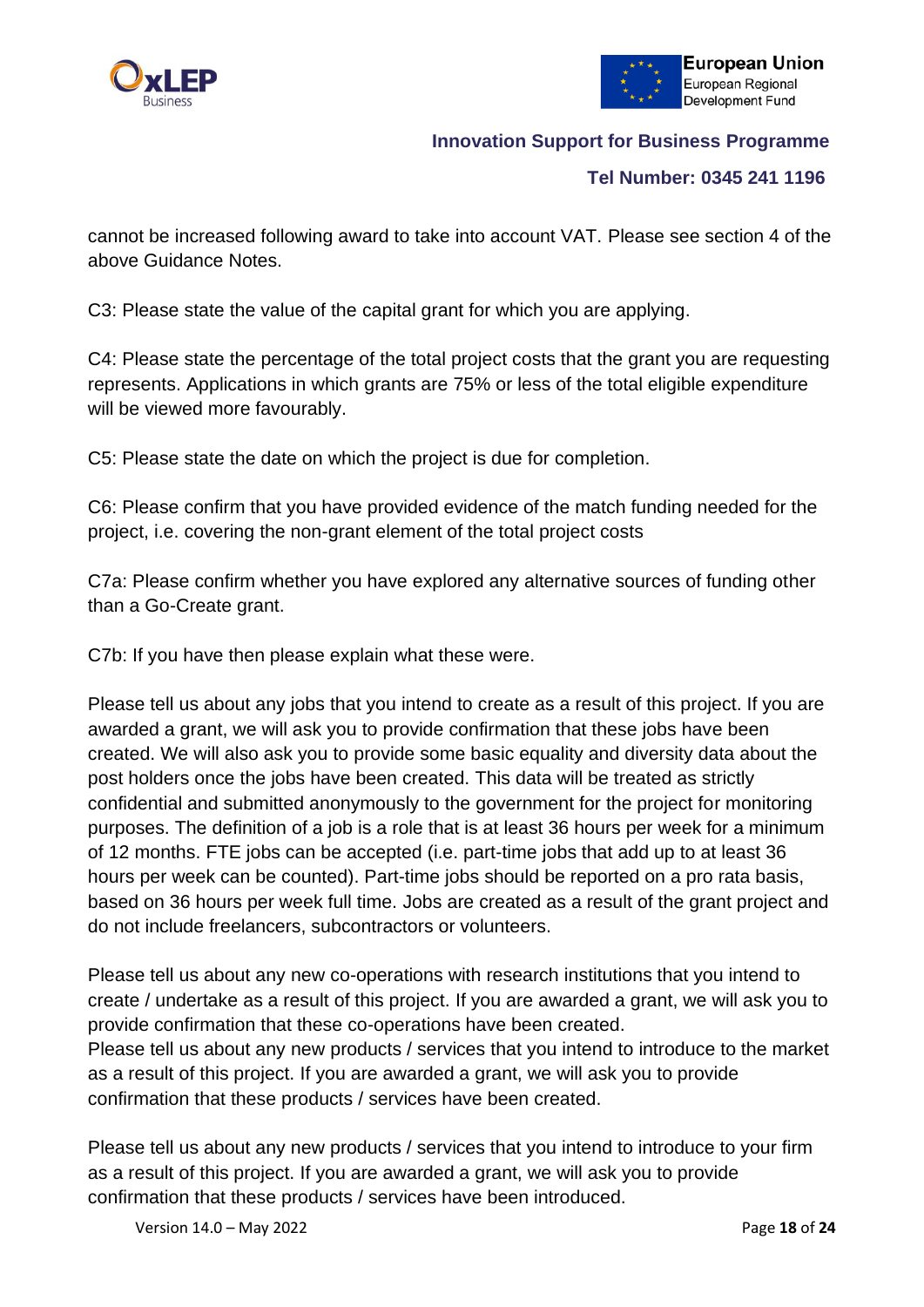



#### **Tel Number: 0345 241 1196**

You must provide a copy of your business plan and financial forecasts to support your business idea/creation. You will also need to provide a copy of your most recent full-year profit and loss accounts and balance sheet.

Please confirm the main point of contact for the application.

# **Section D: Planned Expenditure**

A condition of the ERDF grant is that you are required to demonstrate that you have procured the product or service for which the grant is being sought in line with EU Procurement regulations, as described in section 5 (above).

If you cannot demonstrate that you will have procured the product or service for which the grant is being sought in line with EU Procurement regulations as outlined above, we will not be able to consider your grant application.

Capital expenditure covers items of £5,000 and above for the production and creation of assets (including asset purchases and equipment).

Individual items must cost no more than a maximum £24,999 each to avoid applicants from having to pursue a lengthy procurement procedure before the end of July.

We STRONGLY advise you to speak with a member of the ISfB team for help in completing this section.

Please set out the spend profile for your grant claims, setting out the anticipated claim date, the progress you will have achieved by the point of claim, the total costs for that claim and the grant claimed. Multiple grant claims are acceptable should this be required (maximum one claim per quarter).

#### **Section E: Declarations**

You should have already completed a *De Minimis* State Aid Form as part of your initial ISfB application form. If you have applied for or had approved any aid since your ISfB application form, you must contact the ISfB team and provide updated information to ensure that you can still qualify for a grant. Please contact the ISfB team with any queries on how to complete this section of your form.

By answering yes to the questions in this section you are signing to confirm that the following elements are unchanged from your initial ISfB application form: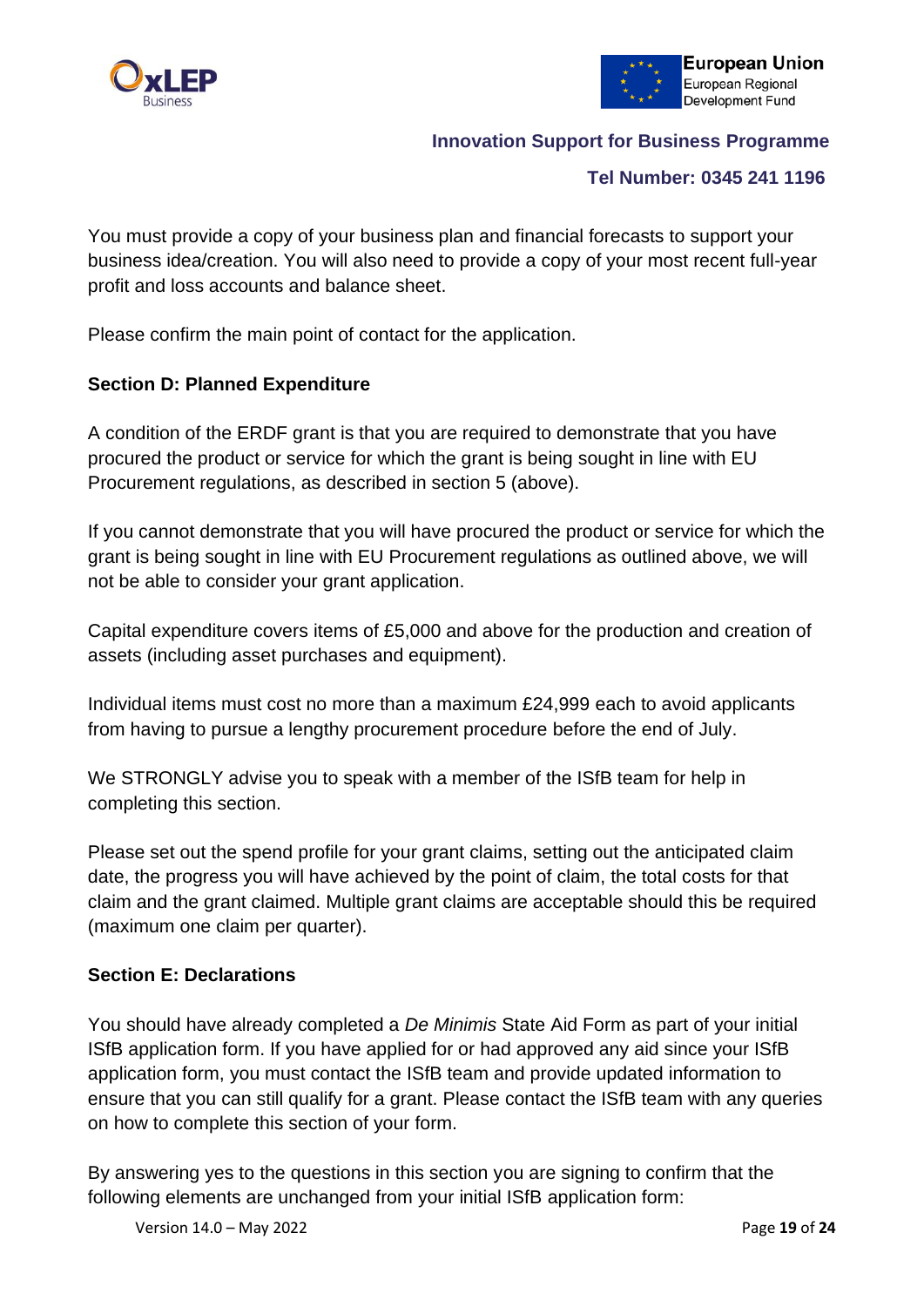



#### **Tel Number: 0345 241 1196**

- SME status
- *De Minimis* State Aid position (excluding any aid awarded or received by the ISfB project)
- Undertaking in Difficulty test status (i.e. that you continue not to be an undertaking in difficulty)

# **11. Submission**

When you have signed the application form this must be submitted to the ISfB team by email together with your **business plan, cash flow/financial forecast, last full-year profit and loss accounts, balance sheet and supplier quotations/evidence of tendering and evidence of match funding**.

Applications should be submitted by email with supporting documentation to the ISfB team at [innovation@oxfordshirelep.com](mailto:innovation@oxfordshirelep.com) by the cut-off **12:00pm midday on Monday 23rd May**. Applications received after the cut-off will not be accepted. We aim to let applicants know within 21 days of the cut-off date on whether or not their application has been successful. You will be advised as early as possible if there is likely to be a delay.

Applications should be signed and then scanned if you are able to do so, or if you do not have access to a scanner, an e-signature or typed signature is acceptable with a statement confirming your authority to sign on the company's behalf.

Whilst we are not specific as to the form of your business plan we do require enough detail to enable us to assess your project and application.

Please note that in the current exceptional circumstances (COVID-19) we can accept **email applications only** together with any supporting documentation. Applicants are asked to retain a hard copy to provide to OxLEP on a later date when contacted to do so by the ISfB team.

#### **You will be expected to:**

- Provide all evidence required to process and verify the grant application
- Provide all evidence as set out on the Form ISfB-04B Impact Declaration, which will ask details of jobs created and outcomes as a result of the funding
- Co-operate, if requested, with ISfB to promote and publicise success stories in the form of press releases, case studies, Freedom of Information Act requests or other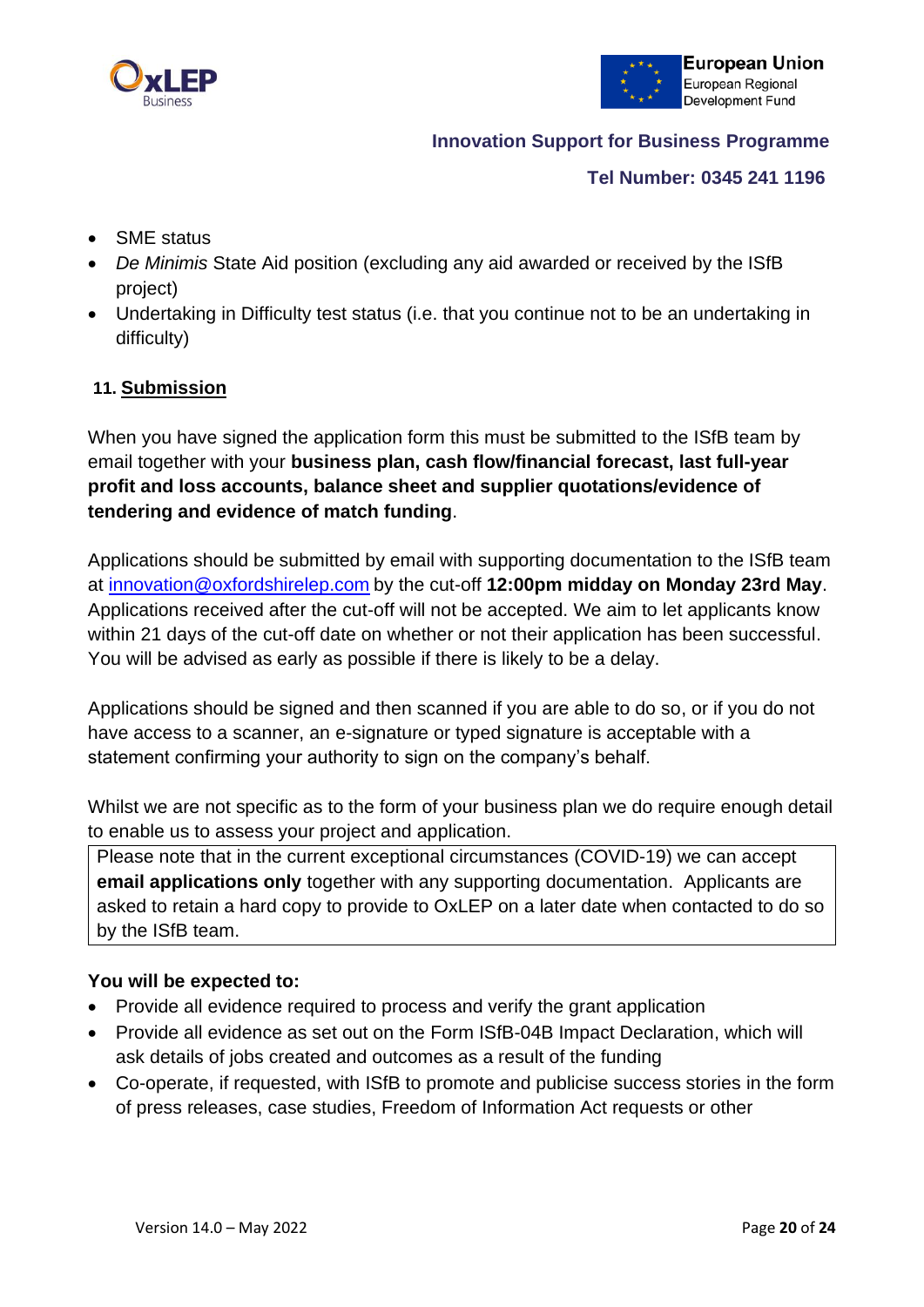



#### **Tel Number: 0345 241 1196**

communications unless there are clear reasons not to (for example, confidentiality around commercial issues, intellectual property or patents etc.)

• Participate in any evaluation activities by ISfB, the funding body and the external evaluator

# **12. Contact Us**

Please send any supporting documentation, such as copies of quotations/procurement evidence, your accounts or current business plan to the email address below. If you have any queries, please contact the ISfB team on 0345 241 1196 or email [innovation@oxfordshirelep.com](mailto:innovation@oxfordshirelep.com)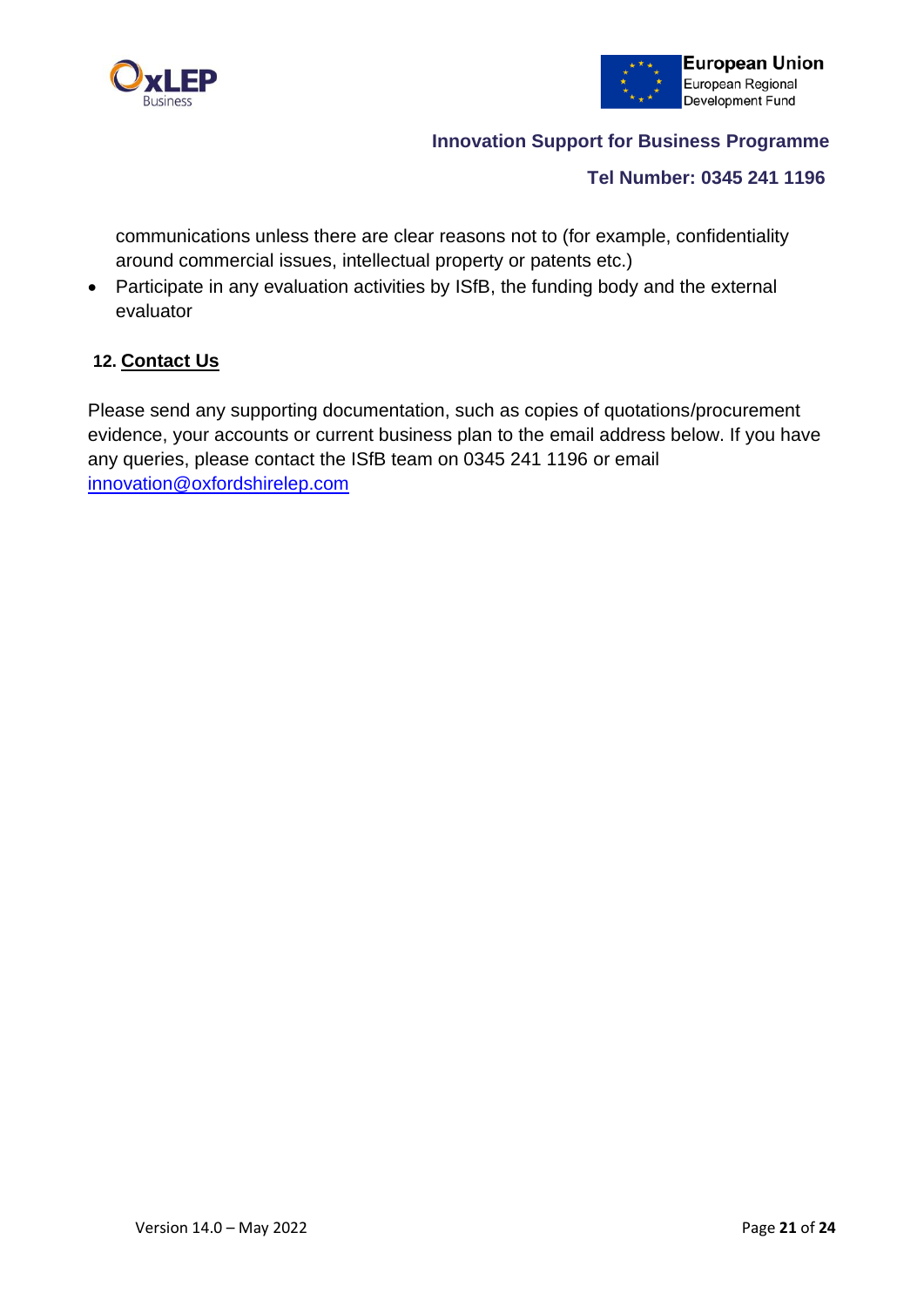



#### **Tel Number: 0345 241 1196**

# **Annex: Go-Create Grants Eligibility Matrix**

- Grants are only available to **small and medium size enterprises (SME)** providing B2B or B2C type activity – some sector exclusions apply and are listed at the back of this document
- The SME can be based anywhere in England but must demonstrate an economic benefit within **Oxfordshire**
- All grants are paid **less** VAT unless business **is not** registered for VAT
- Minimum capital grant value £15,000
- Maximum individual capital item value £24,999
- Grants **cannot** be paid retrospectively
- All grants should be claimed, submitted and paid **as set out in the agreed claim schedule, which applicants will submit**
- If goods/services have been paid by credit card **proof** that the full amount of the expenditure has been **paid** against the credit card has to be submitted
- Purchase of vehicles and land **are not permitted**  other exclusions apply
- **All training** is ineligible for ERDF funding applications
- **Packages of support are allowable** e.g. £x amount of website support, £x design consultancy & £x on print

**See below for examples of projects that are in scope and are out of scope. Please note this list is not exhaustive, but should be used to give an idea of what might be acceptable. Each application will be viewed on an individual basis.** 

| <b>Project Type</b>                                 | <b>In Scope</b>                                                                                                                                                                                                                                                                                                                                                                                                                                                                                                                                         | <b>Out of Scope</b>                                                                                                                                                                                                                                               |
|-----------------------------------------------------|---------------------------------------------------------------------------------------------------------------------------------------------------------------------------------------------------------------------------------------------------------------------------------------------------------------------------------------------------------------------------------------------------------------------------------------------------------------------------------------------------------------------------------------------------------|-------------------------------------------------------------------------------------------------------------------------------------------------------------------------------------------------------------------------------------------------------------------|
| Investment in product<br>and service<br>development | Early stage development work<br>$\bullet$<br>Exploitation of intellectual property<br>Implementing findings of the<br>planning process, such as in areas<br>of new product development,<br>manufacturing and design<br>Accessing expert services for<br>$\bullet$<br>Intellectual Property registration,<br>including patents, designs and<br>trademarks<br>Developing alternative uses and<br>markets for waste products<br>Implementing the results of<br>$\bullet$<br>industrial research, including the<br>creation of pre-production<br>prototypes | Minor incremental changes<br>$\bullet$<br>to existing products and/or<br>services<br>Innovations for or at the<br>$\bullet$<br>behest of a specific customer<br>Training for staff<br>$\bullet$<br><b>Intellectual Property</b><br>$\bullet$<br>registration fees |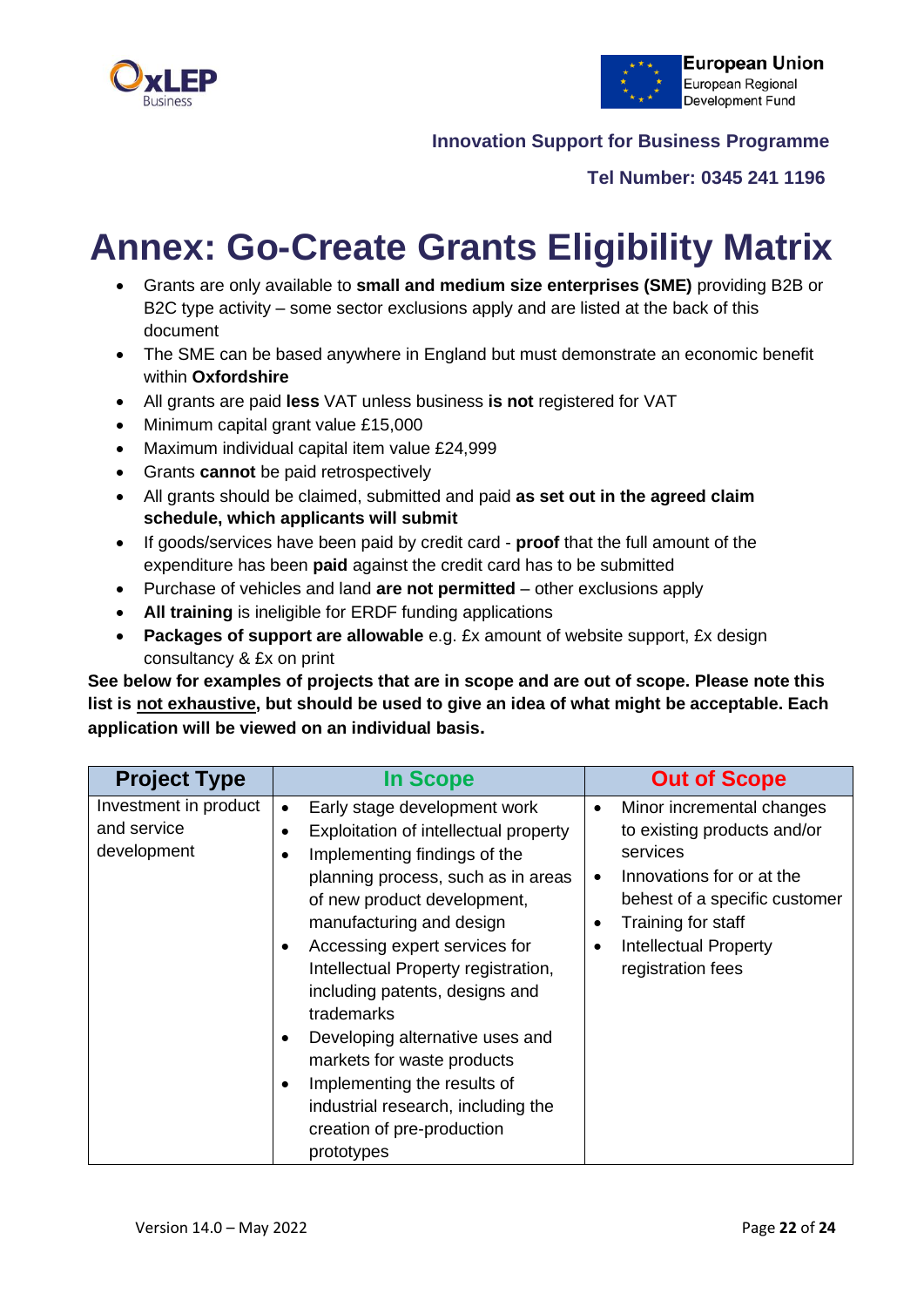



# **Tel Number: 0345 241 1196**

| <b>Project Type</b>                                  | <b>In Scope</b>                                                                                                                                                                                                                                                                                                                                                                                                                                                                                                                           | <b>Out of Scope</b>                                                                                                                                                                                  |
|------------------------------------------------------|-------------------------------------------------------------------------------------------------------------------------------------------------------------------------------------------------------------------------------------------------------------------------------------------------------------------------------------------------------------------------------------------------------------------------------------------------------------------------------------------------------------------------------------------|------------------------------------------------------------------------------------------------------------------------------------------------------------------------------------------------------|
| Technological and<br>applied research                | Collaborative and contract<br>$\bullet$<br>research and development<br>Creation of productive innovation<br>$\bullet$<br>partnerships<br>Applied research<br>٠<br>Research and development,<br>٠<br>including specialised consultancy<br>Collaborating with universities and<br>٠<br>colleges, and sourcing facilities,<br>equipment and expertise to solve<br>technical problems and develop<br>further innovation<br>Researching the development of<br>new products or technologies, or<br>significant improvements to<br>existing ones | Research funded by other<br>$\bullet$<br>sources, e.g. Research<br>Councils<br>Research which does not<br>$\bullet$<br>have a specific commercial<br>application                                     |
| Developing pilot lines                               | Implementing findings of the<br>$\bullet$<br>planning process, such as in areas<br>of new product development,<br>manufacturing and design<br>Investigating the technological and<br>٠<br>commercial viability of transforming<br>innovative ideas into new products,<br>processes and technologies                                                                                                                                                                                                                                       | <b>Commercial lines</b><br>$\bullet$<br>Minor incremental changes<br>$\bullet$<br>to existing products and/or<br>services<br>Innovations for or at the<br>$\bullet$<br>behest of a specific customer |
| Early product<br>validation actions                  | Technology demonstrator projects<br>$\bullet$<br>IP searches and protection<br>$\bullet$<br>External testing / validation of<br>٠<br>products<br>Assisting with the exploitation costs<br>of new products or processes,<br>including marketing, publicity and<br>attendance at trade fairs<br>Plant, equipment and machinery<br>$\bullet$<br>costs relating to this                                                                                                                                                                       |                                                                                                                                                                                                      |
| Supporting advanced<br>manufacturing<br>capabilities | Accessing equipment or services<br>$\bullet$<br>that support a technology 'step-<br>change' for the business                                                                                                                                                                                                                                                                                                                                                                                                                              |                                                                                                                                                                                                      |